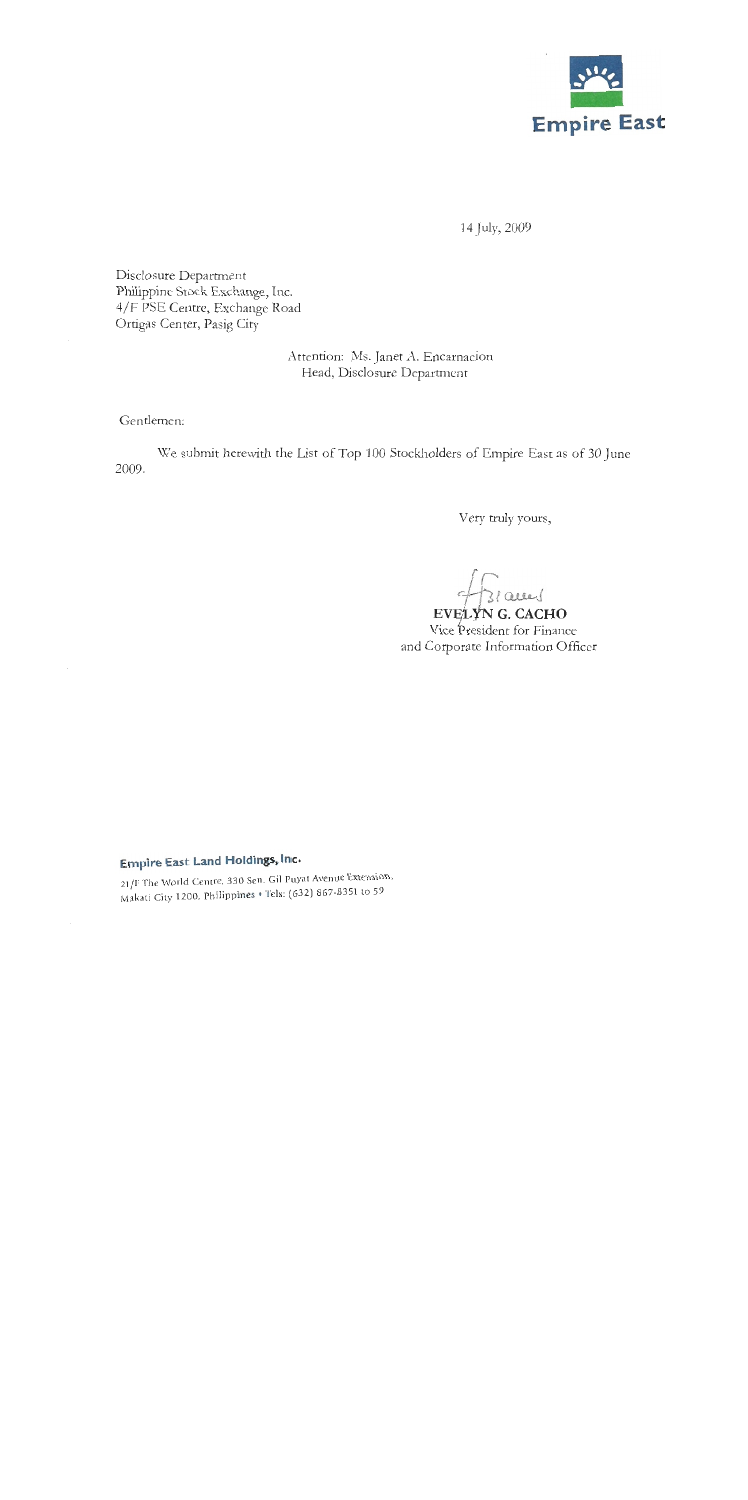#### LIST OF TOP 100 STOCKHOLDERS As Of June 30, 2009

|                                        | <b>OUTSTANDING &amp;</b> | <b>OUTSTANDING &amp;</b> | <b>TOTAL</b>    |               | PERCENTAGE   |                     |                                                                              |
|----------------------------------------|--------------------------|--------------------------|-----------------|---------------|--------------|---------------------|------------------------------------------------------------------------------|
|                                        | <b>ISSUED SHARES</b>     | <b>ISSUED SHARES</b>     | <b>HOLDINGS</b> |               | TO           |                     |                                                                              |
| STOCKHOLDER'S NAME                     | (FULLY PAID)             | (PARTIALLY PAID)         | (SUBSCRIBED)    |               | <b>TOTAL</b> | NATIONALITY         | <b>ADDRESS</b>                                                               |
| MEGAWORLD CORPORATION                  | 5,022,770,249            |                          | $\mathbf 0$     | 5,022,770,249 |              | 47.284 FILIPINO     | 28/F THE WORLD CENTRE 330 SEN. GIL PUYAT<br>AVE., MAKATI CITY                |
| PCD NOMINEE CORPORATION (FILIPINO)     | 2,418,004,020            |                          | $\mathbf 0$     | 2,418,004,020 |              | 22.763 FILIPINO     | 37/F TOWER I, THE ENTERPRISE CENTER, 6766<br>AYALA AVE. COR. PASEO DE ROXAS, |
| CALYPSO MANAGEMENT WORLDWIDE S.A.      | 1,205,107,484            |                          | $\mathbf 0$     | 1,205,107,484 |              | 11.345 BRITISH VIRG | 28/F THE WORLD CENTRE 330 SEN, GIL PUYAT<br>AVE. MAKATI CITY 1226            |
| FIRST CENTRO INC.                      | 1,002,394,500            |                          | $\mathbf 0$     | 1,002,394,500 |              | 9.437 FILIPINO      | 28/F THE WORLD CENTER 330 SEN GIL PUYAT<br>AVE MAKATI CITY                   |
| PCD NOMINEE CORPORATION (NON-FILIPINO) | 269,219,514              |                          | $\mathbf 0$     | 269,219,514   |              | 2.534 NON-FILIPINO  | 37/F TOWER I, THE ENTERPRISE CENTER, 6766<br>AYALA AVE. COR. PASEO DE ROXAS  |
| THE ANDRESONS GROUP INC.               | 138,133,820              |                          | $\mathbf 0$     | 138,133,820   |              | 1.3 FILIPINO        | 28/F THE WORLD CENTER 330 SEN GIL PUYAT<br>AVE MAKATI CITY                   |
| EMPIRE EAST LAND HOLDINGS, INC.        | 127,256,071              |                          | $\mathbf 0$     | 127,256,071   |              | 1.198 FILIPINO      | 21/F, THE WORLD CENTRE BUILDING 330 SEN.<br>GIL PUYAT AVE., MAKATI CITY      |
| ANDREW LIM TAN                         | 24,277,776               |                          | $\mathbf 0$     | 24,277,776    |              | 0.229 FILIPINO      | 28/F THE WORLD CENTER 330 SEN GIL PUYAT<br>AVE MAKATI CITY                   |
| CONRADO CHUA SR.                       | 19,780,000               |                          | $\mathbf 0$     | 19,780,000    |              | 0.186 FILIPINO      | 28 SANTIAGO ST., SAN FRANCISCO DEL MONTE,<br>QUEZON CITY                     |
| <b>BASILIO BARRETTO</b>                | 16,704,900               |                          | $\mathbf 0$     | 16,704,900    |              | 0.157 FILIPINO      | #61 ROOSEVELT STREET NORTH GREENHILLS,<br><b>SAN JUAN</b>                    |
| SIMON LEE SUI HEE                      | 16,685,206               |                          | $\mathsf 0$     | 16,685,206    |              | 0.157 AUSTRALIAN    | 78 THE AVENUE; NEDLANDS 6009 WESTERN,<br><b>AUSTRALIA</b>                    |
| <b>RAMON UY ONG</b>                    | 14,950,000               |                          | $\mathbf 0$     | 14,950,000    |              | 0.141 FILIPINO      | #9 NAVARRO STREET CORINTHIAN GARDENS<br>QUEZON CITY                          |
| LUCIO W. YAN                           | 10,350,000               |                          | $\mathbf 0$     | 10,350,000    |              | 0.097 FILIPINO      | 537 LAFAYETTE STREET GREENHILLS EAST,<br>MANDALUYONG                         |
| CONRADO CHUA SR.                       | 7,475,000                |                          | $\mathbf 0$     | 7,475,000     |              | 0.07 FILIPINO       | NO. 28 SANTIAGO STREET SFDM, QUEZON CITY                                     |
| SAMUEL CHUA NG &/OR JOCELYN NGO NG ITF | 7,015,000                |                          | $\mathbf 0$     | 7,015,000     |              | 0.066 FILIPINO      | 809 ONGPIN ST., STA. CRUZ MANILA 1003                                        |
| UNION PROPERTIES INC.                  | 6,157,808                |                          | $\mathbf 0$     | 6,157,808     |              | 0.058 FILIPINO      | 6/F SSS MAKATI BUILDING AYALA AVE. COR.<br>HERRERA STS, MAKATI CITY          |
| LILY L. TAN                            | 5,646,500                |                          | $\mathbf 0$     | 5,646,500     |              | 0.053 FILIPINO      | UNIT 37 INTERSTATE TOWN HOMES 21-C<br>BENITEZ ST., CUBAO, Q.C.               |
| ALBERTO MENDOZA AND/OR JEANIE C.       | 4,444,106                |                          | $\mathbf 0$     | 4,444,106     |              | 0.042 FILIPINO      | #1145 AGUILAR ST., TONDO, MANILA                                             |
| EVANGELINE R. ABDULLAH                 | 4,324,000                |                          | $\Omega$        | 4,324,000     |              | 0.041 FILIPINO      | 3 HARVARD ROAD, FORBES PARK MAKATI CITY                                      |
| YE SE SZE                              | 4,324,000                |                          | $\Omega$        | 4,324,000     |              | 0.041 FILIPINO      | 1933 A. DE LAS ALAS ST., STA. ANA, MANILA                                    |
| <b>VALENTIN T. KHOE</b>                | 4,207,434                |                          | $\mathbf 0$     | 4,207,434     |              | 0.04 FILIPINO       | 27 11TH ST., NEW MANILA, Q.C.                                                |
| <b>GEORGE T. YANG</b>                  | 3,675,400                |                          | $\mathbf 0$     | 3,675,400     |              | 0.035 FILIPINO      | 17/F CITIBANK BLDG, PASEO DE ROXAS MAKATI<br><b>METRO MANILA</b>             |
| ZHENG CHANG HUA                        | 3,220,000                |                          | $\mathbf 0$     | 3,220,000     |              | 0.03 CHINESE        | RM. 608 BINONDO PLAZA #850 ALVARADO ST.,<br><b>BINONDO MANILA</b>            |
| TIONG C. ROSARIO                       | 3,138,791                |                          | $\mathbf 0$     | 3,138,791     |              | 0.03 FILIPINO       | TR MERCANTILE, UNIT 1704 EAST TOWER, PSE<br>CENTER ORTIGAS, PASIG CITY       |
| MAXIMINO S. UY &/OR LIM HUE HUA        | 3,105,000                |                          | $\mathbf 0$     | 3,105,000     |              | 0.029 FILIPINO      | 6TH FLR. CEDAR EXECUTIVE BLDG. TIMOG AVE.<br>Q.C. 1100                       |
| TRANS-ASIA SECURITIES, INC.            | 3,000,000                |                          | $\mathbf 0$     | 3,000,000     |              | 0.028 FILIPINO      | RM. 601-S STATE CENTER 333 JUAN LUNA ST.<br><b>BINONDO, MANILA</b>           |
| LUISA CO LI                            | 2,902,908                |                          | $\Omega$        | 2,902,908     |              | 0.027 FILIPINO      | 627 MADRID ST., BINONDO MANILA                                               |
| CARLOS D. APOSTOL                      | 2,875,000                |                          | $\Omega$        | 2,875,000     |              | 0.027 FILIPINO      | 2327 MACOPA, DASMARINAS MAKATI CITY                                          |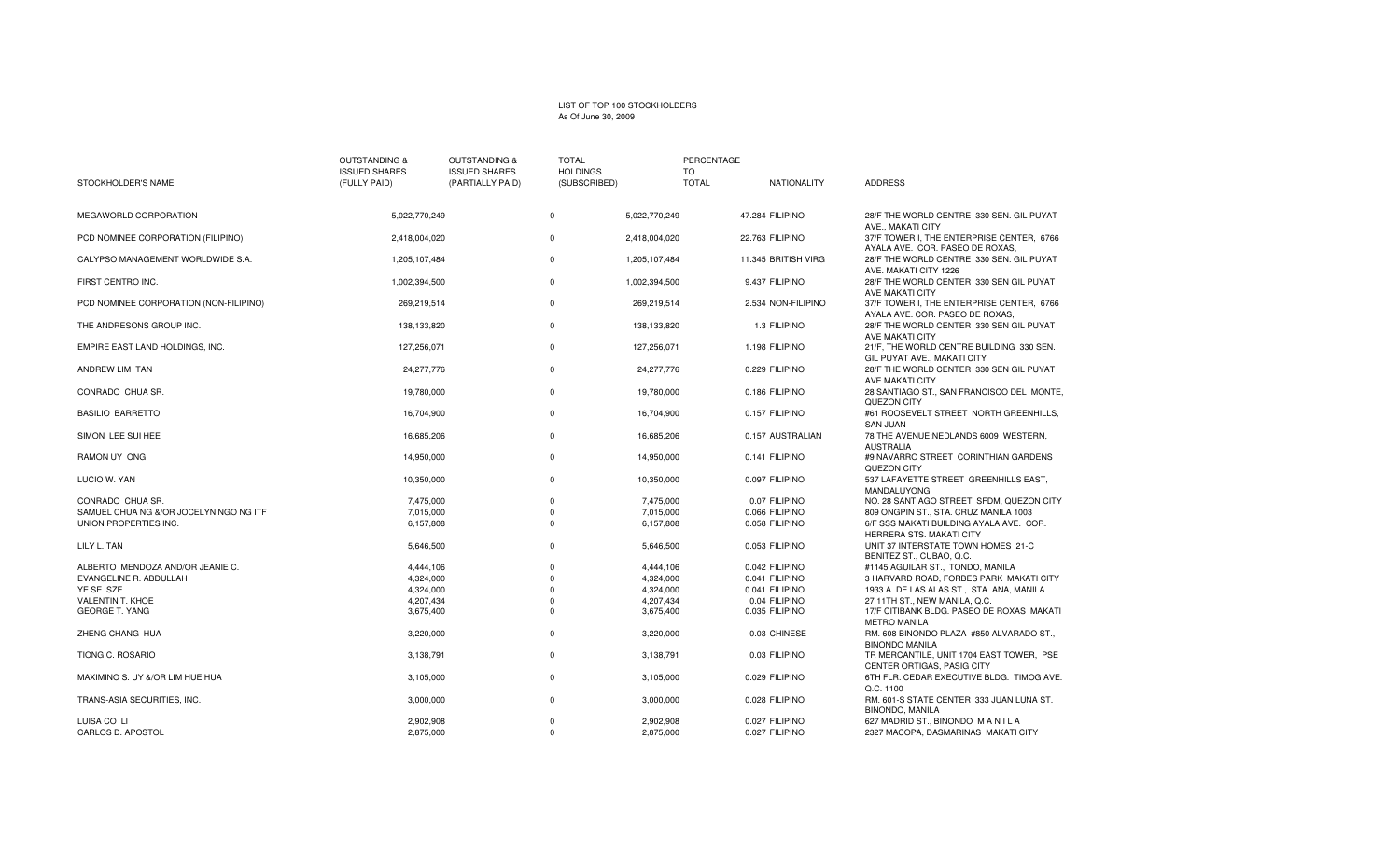| EDWARD N. CHEOK                                      | 2,875,000 | $\Omega$    | 2,875,000 | 0.027 FILIPINO  | RM. 1005 FAR EAST BANK BLDG., 560 QUINTIN                                           |
|------------------------------------------------------|-----------|-------------|-----------|-----------------|-------------------------------------------------------------------------------------|
| ABOITIZ EQUITY VENTURES INC.                         | 2,813,843 | $\Omega$    | 2,813,843 | 0.026 FILIPINO  | PAREDES ST., BINONDO MANILA<br>110 LEGASPI ST., LEGASPI VILL. MAKATI<br><b>CITY</b> |
| WILSON CHUA AND/OR BECKY QUE CHUA                    | 2,645,000 | $\Omega$    | 2,645,000 | 0.025 FILIPINO  | 42-B FLORENTINO STREET STA. MESA HEIGHTS,<br>QUEZON CITY                            |
| CAROLINA ONG YU                                      | 2,415,000 | $\Omega$    | 2,415,000 | 0.023 FILIPINO  | 931 SCHUYLER ST., MANDALUYONG CITY                                                  |
| <b>MAXIMINO S. UY</b>                                | 2,357,500 | $\Omega$    | 2,357,500 | 0.022 FILIPINO  | 6TH FLR. CEDAR EXECUTIVE BLDG. TIMOG AVE.<br>Q.C. 1100                              |
| ABOITIZ & COMPANY                                    | 2,314,421 | $\Omega$    | 2,314,421 | 0.022 FILIPINO  | 2/F ABOITIZ BUILDING 110 LEGASPI ST.,<br><b>MAKATI CITY</b>                         |
| <b>WILLIAM HOW</b>                                   | 2,300,000 | $\Omega$    | 2,300,000 | 0.022 FILIPINO  | 5 JOYA ST., CORINTHIAN GARDENS QUEZON<br><b>CITY</b>                                |
| ANGEL TAN                                            | 2,300,000 | $\Omega$    | 2,300,000 | 0.022 FILIPINO  | PASILLIO F-30 MANILA TEXTILE MARKET SOLER<br>ST., BINONDO, MANILA                   |
| SAN-TEH A.K.A. DANIE LAI                             | 2,129,800 | $\Omega$    | 2,129,800 | 0.02 TAIWANESE  | 3A GOLDLAND TWR, 10 EISENHOWEER ST.,<br>GREENHILLS SAN JUAN                         |
| SUSANO SEE YU                                        | 2.116.000 | $\Omega$    | 2,116,000 | 0.02 FILIPINO   | #11 DAMPOL STREET DAMAR VILLAGE, QUEZON<br><b>CITY</b>                              |
| FILIPINO LOAN ASSISTANCE GROUP                       | 1,906,320 | $\Omega$    | 1,906,320 | 0.018 FILIPINO  | C/O JOSE LEE UNIT II 24K MANSIONS #45<br><b>TIMOG AVENUE</b>                        |
| LUCIANO H. TAN                                       | 1,901,354 | $\mathbf 0$ | 1,901,354 | 0.018 FILIPINO  | 1043 JUAN LUNA ST., TONDO, MANILA 1013                                              |
| CHAK CHING CHAN                                      | 1,759,500 | $\Omega$    | 1,759,500 | 0.017 FILIPINO  | 1539 DOROTEO JOSE STREET STA, CRUZ.<br><b>MANILA</b>                                |
| JOSE S. BANGAYAN AND/OR RAQUEL T.<br><b>BANGAYAN</b> | 1,733,050 | $\Omega$    | 1,733,050 | 0.016 FILIPINO  | STA. MARIA, CLIMACO COMP. ZAMBOANGA CITY<br>7000                                    |
| ANTONIO ABRERA                                       | 1,725,000 | $\Omega$    | 1,725,000 | 0.016 FILIPINO  | INFOMAN, GROUND FLR. MJL BLDG. 1175<br>PASONG TAMO MAKATI CITY                      |
| <b>CHIN HSIANG WANG</b>                              | 1,725,000 | $\Omega$    | 1,725,000 | 0.016 TAIWANESE | 422 QUIRINO HIGHWAY QUEZON CITY                                                     |
| CIRILO L. MANLANGIT                                  | 1,725,000 | $\Omega$    | 1,725,000 | 0.016 FILIPINO  | 28/F THE WORLD CENTER SEN GIL. PUYAT AVE.<br><b>MAKATI CITY</b>                     |
| PABLO N. PUA                                         | 1,725,000 | $\Omega$    | 1,725,000 | 0.016 FILIPINO  | RM. 803 CHINATOWN STEEL TOWER ASUNCION<br>ST., BINONDO MANILA                       |
| FIRST ABACUS FINANCIAL HOLDINGS<br>CORPORATION       | 1,650,000 | $\Omega$    | 1,650,000 | 0.016 FILIPINO  | UNIT E-3001, PSE CENTRE EXCHANGE ROAD,<br>ORTIGAS COMPLEX                           |
| PACITA DY GIN CHAN                                   | 1,644,500 | $\Omega$    | 1,644,500 | 0.015 FILIPINO  | UNIT 34 PINA TOWNHOUSE 500 PINA AVENUE,<br>STA. MESA MANILA                         |
| <b>FRANCISCO L. BENEDICTO</b>                        | 1,610,000 | $\Omega$    | 1,610,000 | 0.015 FILIPINO  | B. BENEDICTO & SONS COMPANY 99-101<br>PLARIDEL STREET CEBU CITY 6000                |
| LAWRENCE MENDOZA AND/OR ALBERTO                      | 1,583,320 | $\Omega$    | 1,583,320 | 0.015 FILIPINO  | 1145 AGUILAR ST. MANILA                                                             |
| LEONCIO TAN TIU                                      | 1,495,000 | $\Omega$    | 1,495,000 | 0.014 FILIPINO  | 522 NUEVA STREET BINONDO, MANILA                                                    |
| UNION BANK OF THE PHILS.                             | 1,437,730 | $\Omega$    | 1,437,730 | 0.014 FILIPINO  | SSS MAKATI BUILDING AYALA AVENUE, MAKATI                                            |
| ERRAMON I. ABOITIZ                                   | 1,418,354 | $\Omega$    | 1,418,354 | 0.013 FILIPINO  | 110 LEGASPI ST., LEGASPI VILL. MAKATI<br><b>CITY</b>                                |
| UNITED LIFE ASSURANCE CORP.                          | 1,405,300 | $\Omega$    | 1,405,300 | 0.013 FILIPINO  | 6/F FEDERAL TOWER BLDG. DASMARINAS ST.<br>COR.                                      |
| MANUEL LOPEZ AND/OR MA. TERESA LOPEZ                 | 1,380,638 | $\Omega$    | 1,380,638 | 0.013 FILIPINO  | 841 HARVARD ST., WACK-WACK<br>VILLAGE, MANDALUYONG CITY                             |
| LUIS ANG AND/OR LISA ANG                             | 1,312,150 | $\Omega$    | 1,312,150 | 0.012 FILIPINO  | 1333 CABALLERO ST. DASMARINAS VILLAGE,<br><b>MAKATI CITY</b>                        |
| <b>EDAN CORPORATION</b>                              | 1,277,972 | $\Omega$    | 1,277,972 | 0.012 FILIPINO  | 562 HOLY CROSS STREET BO. GREENHILLS,<br>MANDALUYONG                                |
| GUEVENT INDUSTRIAL DEV. CORP.                        | 1,271,164 | $\Omega$    | 1,271,164 | 0.012 FILIPINO  | 49 LIBERTAD ST., MANDALUYONG                                                        |
| <b>WU JEN KOK</b>                                    | 1,265,000 | $\Omega$    | 1,265,000 | 0.012 FILIPINO  | 448-B PINA AVENUE STA. MESA, MANILA                                                 |
| BERSABE C. MANLANGIT                                 | 1,251,660 | $\Omega$    | 1,251,660 | 0.012 FILIPINO  | #619 GUMAMELA HAGDANG BATO TOWN HOMES, F.<br>ORTIGAS ST. MANDALUYONG CITY           |
| ABOITIZ & COMPANY, INC.                              | 1,189,100 | $\Omega$    | 1,189,100 | 0.011 FILIPINO  | P.O. BOX 65 CEBU CITY 6000                                                          |
| <b>ABOITIZ EQUITY &amp; VENTURES</b>                 | 1.189.100 | $\Omega$    | 1.189.100 | 0.011 FILIPINO  | P.O. BOX 65 CEBU CITY 6000                                                          |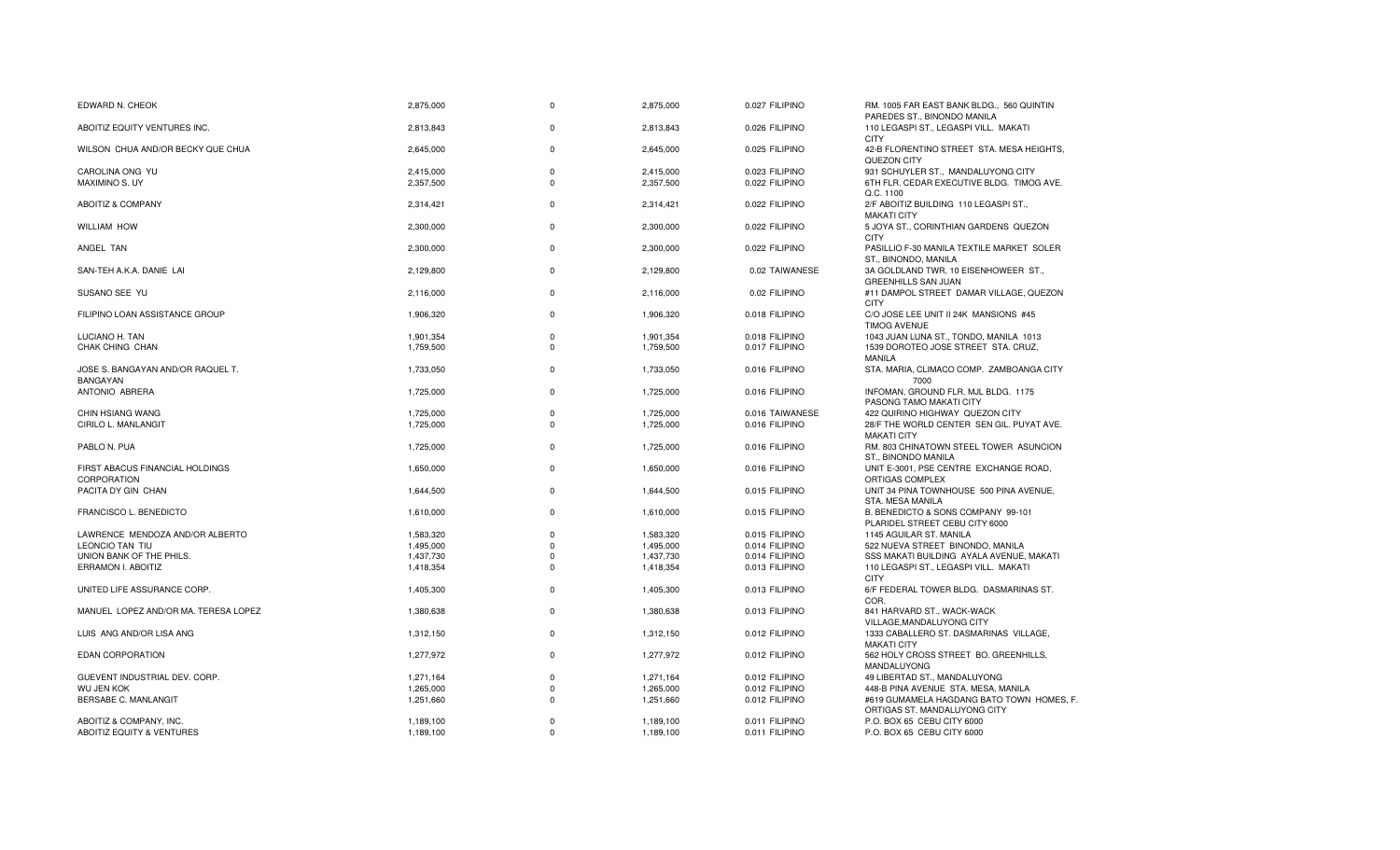| CONSTANTINO CHUA AND/OR WILLINGTON<br>AND/OR GEORGE WY | 1,150,000 | $\Omega$    | 1,150,000 | 0.011 FILIPINO  | RM. 307 WELLINGTON BLDG., ORIENTE ST.,<br><b>BINONDO, MANILA</b>                 |
|--------------------------------------------------------|-----------|-------------|-----------|-----------------|----------------------------------------------------------------------------------|
| SISO M. LAO                                            | 1,150,000 | $\Omega$    | 1,150,000 | 0.011 FILIPINO  | UNIT B2154 ALMEDA STREET TONDO, MANILA                                           |
| JENNIFER C. LIM AND/OR JEFFREY C. LIM                  | 1,150,000 | $\Omega$    | 1,150,000 | 0.011 FILIPINO  | #4 PASEO EMILIO MARIA LUISA PARK CEBU<br>CITY 6000                               |
| JENNIFER C. LIM AND/OR JEFFREY C. LIM                  | 1,150,000 | $\Omega$    | 1,150,000 | 0.011 FILIPINO  | NO. 41 PASEO EMILIO MA. LUISA PARK,<br>BANILAD CEBU CITY 6000                    |
| ROSA ALEXANDRA UY                                      | 1,150,000 | $\Omega$    | 1,150,000 | 0.011 FILIPINO  | #6 MOLAVE ST., FORBES PARK MAKATI CITY                                           |
| ROBERT C. TAN                                          | 1,094,662 | $\Omega$    | 1,094,662 | 0.01 FILIPINO   | MARIA LUISA PARK, BANILAD CEBU CITY 6000                                         |
| ANA L. GO                                              | 1,092,500 | $\Omega$    | 1,092,500 | 0.01 FILIPINO   | #23 ORCHID ST., BAYVIEW GARDEN HOMES I<br>ROXAS BLVD., TAMBO PARANAQUE           |
| WILLINGTON W. CHUA                                     | 1,035,000 | $\mathbf 0$ | 1,035,000 | 0.01 FILIPINO   | RM. 307 WELLINGTON BLDG. ORIENTE ST.<br><b>BINONDO MANILA</b>                    |
| SALLY T. GO                                            | 1,035,000 | $\Omega$    | 1,035,000 | 0.01 FILIPINO   | #1010 BASILAN, INSULAR VILL.II DAVAO CITY<br>8000                                |
| HUBERT LIM                                             | 1,035,000 | $\mathbf 0$ | 1,035,000 | 0.01 FILIPINO   | 44 DON VICENTE MADRIGAL AVENUE CORINTHIAN<br><b>GARDEN, QUEZON CITY</b>          |
| SAMUEL NG                                              | 1,035,000 | $\mathbf 0$ | 1,035,000 | 0.01 FILIPINO   | 54 FELIX MANALO STREET SAN JUAN, METRO<br><b>MANILA</b>                          |
| JULIE WONG PUA                                         | 1,035,000 | $\mathbf 0$ | 1,035,000 | 0.01 FILIPINO   | MANLAR RICE MILL MABINI, SANTIAGO CITY<br>3311                                   |
| FLORA B. CHUA                                          | 1,028,972 | $\Omega$    | 1,028,972 | 0.01 FILIPINO   | #35 DON V. MADRIGAL AVENUE CORINTHIAN<br><b>GARDENS, QUEZON CITY</b>             |
| <b>EMILY BENEDICTO</b>                                 | 1,000,000 | $\Omega$    | 1,000,000 | 0.009 FILIPINO  | 101 PLARIDEL STREET CEBU CITY 6000                                               |
| BERNARD TIMBOL AND/OR MARICAR TIMBOL                   | 1,000,000 | $\Omega$    | 1,000,000 | 0.009 FILIPINO  | C/O TIMBOL GIFT SHOP CONCEPCION PUBLIC<br>MARKET, SAN NICOLAS CONCEPCION, TARLAC |
| WINSTON S. CO                                          | 998,707   | $\mathbf 0$ | 998,707   | 0.009 CHINESE   | 23 LOPEZ JUANA STREET AYALA HEIGHTS,<br>QUEZON CITY                              |
| JULIET U. BANGAYAN                                     | 920,000   | $\mathbf 0$ | 920,000   | 0.009 FILIPINO  | 395 COLUMBIA ST., GREENHILLS EAST,<br>MANDALUYONG CITY                           |
| CARMELINO O. DIONIDO                                   | 909,121   | $\mathbf 0$ | 909,121   | 0.009 FILIPINO  | #2948-A PILAR ST. TONDO, MANILA                                                  |
| LEE CHUNG CUA                                          | 908,500   | $\Omega$    | 908,500   | 0.009 CHINESE   | RM 409 NO. 842 ALVARADO ST. BINONDO,<br><b>MANILA</b>                            |
| FLORA NG SIU KHENG                                     | 864,800   | $\Omega$    | 864,800   | 0.008 FILIPINO  | 23 CAMBRIDGE CIRCLE, NORTH FORBES PARK<br><b>MAKATI CITY</b>                     |
| <b>OOI POAY LUM</b>                                    | 864,800   | $\Omega$    | 864,800   | 0.008 MALAYSIAN | NO. 58 TAMAN JESSELTON 10450 PENANG.<br><b>MALAYSIA</b>                          |
| SOLEDAD SY                                             | 864,800   | $\Omega$    | 864,800   | 0.008 FILIPINO  | 403 COLUMBIA ST., GREENHILLS EAST,<br>MANDALUYONG CITY                           |
| VICTORIANO SY SR.                                      | 849,122   | $\Omega$    | 849,122   | 0.008 FILIPINO  | C/O GLOBESCO, INC. 192 STO. DOMINGO<br>AVENUE QUEZON CITY                        |
| CENTURY SECURITIES CORPORATION A/C 888                 | 842.747   | $\Omega$    | 842.747   | 0.008 FILIPINO  | 1105 GALLERIA CORPORATE CENTER PASIG CITY                                        |
| <b>BENILDA S. SANTOS</b>                               | 830,000   | $\Omega$    | 830,000   | 0.008 FILIPINO  | 21 TIRAD PASS ST., AYALA HEIGHTS QUEZON<br>CITY 1100                             |
| ELIZABETH K. SO                                        | 805,000   | $\Omega$    | 805,000   | 0.008 FILIPINO  | 541-B SILENCIO ST., QUEZON CITY                                                  |
| <b>WILLIAM K. SO</b>                                   | 805,000   | $\Omega$    | 805,000   | 0.008 FILIPINO  | 541-C SILENCIO ST., QUEZON CITY                                                  |
| NOEL M. CASTILLO                                       | 800,000   | $\Omega$    | 800,000   | 0.008 FILIPINO  | 2650 BONIFACIO STREET BANGKAL MAKATI CITY                                        |
| <b>BAUHINIA MANAGEMENT INC.</b>                        | 787,750   | $\Omega$    | 787,750   | 0.007 FILIPINO  | C/O ABOTIZ & CO., INC. 110 LEGASPI ST.,<br><b>MAKATI CITY</b>                    |
| <b>KIM LAO</b>                                         | 779,424   | $\Omega$    | 779,424   | 0.007 FILIPINO  | 55 MANGUSTAN ROAD MALABON, METRO MANILA                                          |
| CONSOLIDATED DISTILLERS OF THE FAR EAST<br>INC.        | 759,964   | $\Omega$    | 759,964   | 0.007 FILIPINO  | 28/F WORLD CENTER 330 SEN GIL PUYAT AVE<br><b>MAKATI CITY</b>                    |
| ANTONIO INIGO SARTE                                    | 747,500   | $\Omega$    | 747,500   | 0.007 FILIPINO  | 001-D DUNHILL DRIVE KM. 18 SEVERINA<br>PARANAQUE, METRO MLA.                     |
| MARIANO O. CHUA                                        | 690,000   | $\Omega$    | 690,000   | 0.006 FILIPINO  | SUITE 901 9TH FLOOR, TYTANA TOWER, PLAZA<br>LORENZO RUIZ. BINONDO MLA.           |
| LUCILA COCHICO                                         | 690,000   | $\Omega$    | 690,000   | 0.006 FILIPINO  | MJS ELECTRICAL RM. 307 PANORAMA BUILDING<br>CALOOCAN CITY                        |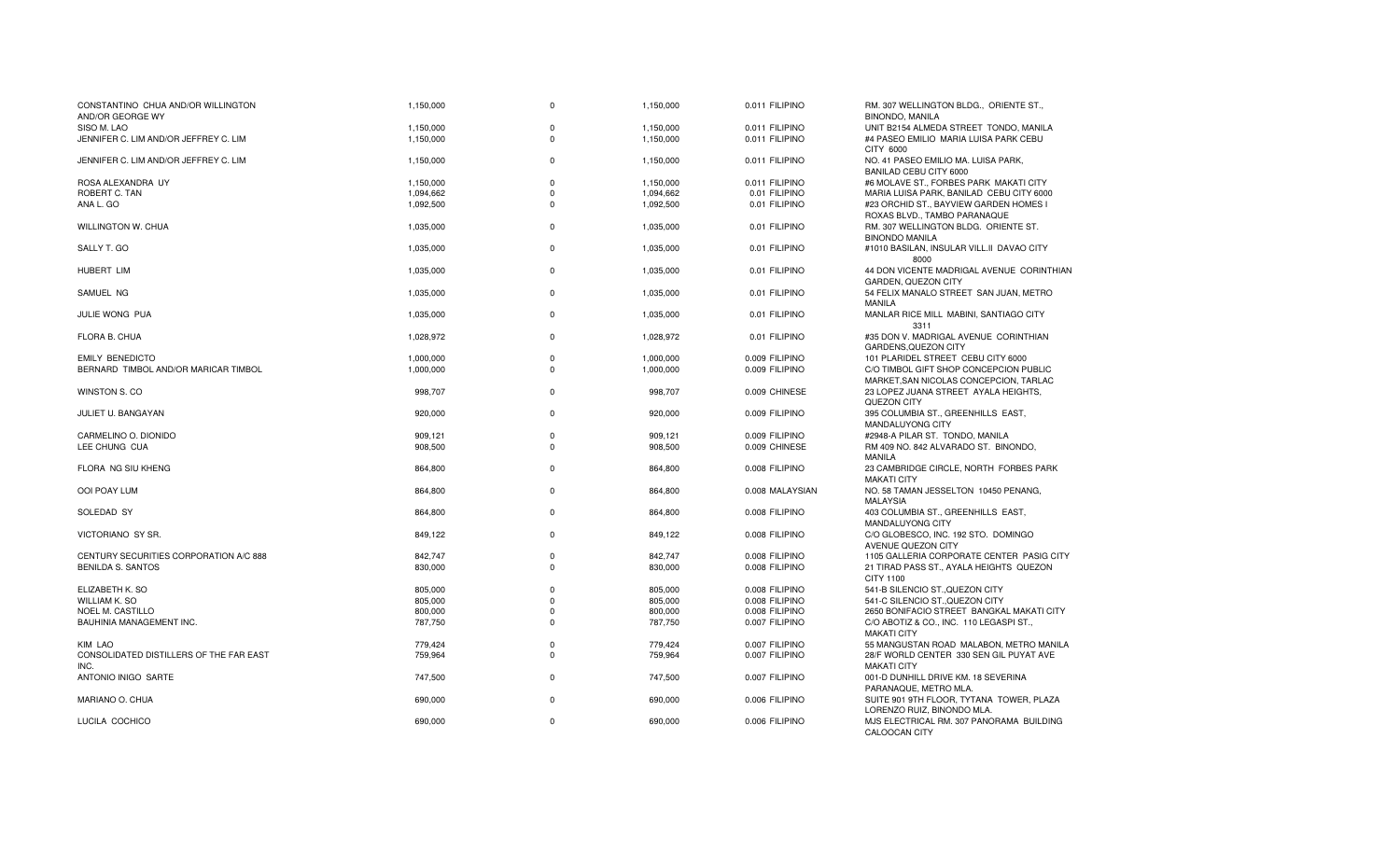| ALBERTO Q. GOCHANGCO                                     | 690,000 | $\mathbf 0$ | 690,000 | 0.006 FILIPINO     | 17 ADAMS ST., FILINVEST SOUTH BINAN,<br>LAGUNA 4024                           |
|----------------------------------------------------------|---------|-------------|---------|--------------------|-------------------------------------------------------------------------------|
| HUNG SEK PUI AND/OR CHAN PUI FAI                         | 690,000 | $\Omega$    | 690,000 | 0.006 HONGKONG NAT | UNIT 21 SAMAR VILLE TOWNHOMES SOUTH<br>TRIANGLE QUEZON CITY                   |
| <b>WALTER T. UY</b>                                      | 690,000 | $\Omega$    | 690,000 | 0.006 FILIPINO     | NEW HONG CHIU HARDWARE 107 JM BASA ST.<br><b>ILOILO CITY 5000</b>             |
| CONRADO VICENTE                                          | 690,000 | $\mathbf 0$ | 690,000 | 0.006 FILIPINO     | 202 J. BASA STREET SAN JUAN, METRO MANILA                                     |
| JOSEPHINE CHUA YU                                        | 690,000 | $\Omega$    | 690,000 | 0.006 FILIPINO     | #11 DAMPOL STREET DAMAR VILLAGE, QUEZON<br><b>CITY</b>                        |
| ALBERTO GOCHANGCO                                        | 667,000 | $\Omega$    | 667,000 | 0.006 FILIPINO     | C/O CITI APPLIANCE NATIONAL HIGHWAY<br>PARIAN CALAMBA LAGUNA 4027             |
| PETER DATA ITF ESTRELLITA                                | 648.600 | $\Omega$    | 648,600 | 0.006 FILIPINO     | 11/F SOLIDBANK BLDG. PASEO DE ROXAS,<br><b>MAKATI CITY</b>                    |
| VICTORIANO G. SY JR.                                     | 648,600 | $\Omega$    | 648,600 | 0.006 FILIPINO     | 401 COLUMBIA ST., GREENHILLS EAST,<br>MANDALUYONG CITY                        |
| WONG CHI SAM                                             | 618,240 | $\mathbf 0$ | 618,240 | 0.006 FILIPINO     | S1120 STATE CENTER BUILDING 333 JUAN LUNA<br>STREET BINONDO, MANILA           |
| LEE KENG CHUA                                            | 596,572 | $\Omega$    | 596,572 | 0.006 FILIPINO     | #35 DON V. MADRIGAL AVE. CORINTHIAN<br><b>GARDENS QUEZON CITY</b>             |
| CECILIA CO YU                                            | 594,550 | $\Omega$    | 594,550 | 0.006 FILIPINO     | PACIFIC COAST PLAZA 8/F UNIT 802 TAMBO<br>PARANAQUE CITY                      |
| INTERNATIONAL POLYMER CORP.                              | 586,960 | $\Omega$    | 586,960 | 0.006 FILIPINO     | 26/F PACIFIC STAR BLDG., MAKATI AVE. COR.<br>SEN. GI LPUYAT AVE., MAKATI CITY |
| LEONCIO CHUA AND/OR MARGARITA CHUA                       | 585,810 | $\Omega$    | 585,810 | 0.006 FILIPINO     | 512 POTENCIANO ST., INTRAMUROS METRO<br>MANILA                                |
| <b>BASILIO BARETTO</b>                                   | 575,000 | $\mathbf 0$ | 575,000 | 0.005 FILIPINO     | 61 ROOSEVELT STREET, NORTH GREENHILLS,<br>SAN JUAN . METRO MANIL              |
| WALTER CO AND/OR GENEVIEVE CO                            | 575,000 | $\mathbf 0$ | 575,000 | 0.005 FILIPINO     | 5060 SAN RAFAEL EXT. MANDALUYONG CITY                                         |
| PHILIP Z. DABAO                                          | 575,000 | $\Omega$    | 575,000 | 0.005 FILIPINO     | #1 BEGONIA ST. CAPITOLVILLE II BACOLOD<br>CITY 6100                           |
| EDMUND H. GO                                             | 575,000 | $\mathbf 0$ | 575,000 | 0.005 FILIPINO     | C/O FILMON HARDWARE INC. P.O. BOX 390,<br>CEBU CITY 6000                      |
| ATILANO CO CHIN HUA                                      | 575,000 | $\mathbf 0$ | 575,000 | 0.005 FILIPINO     | 493-497 QUINTIN PAREDES ST. BINONDO,<br><b>MANILA</b>                         |
| <b>BENITO LAO</b>                                        | 575,000 | 0           | 575,000 | 0.005 FILIPINO     | 485 LAVEZARES ST. BINONDO, MANILA                                             |
| LIN FENG                                                 | 575,000 | $\Omega$    | 575,000 | 0.005 CHINESE      | PENTHOUSE BINONDO PLAZA #850 ALVARADO<br>ST., BINONDO MANILA                  |
| <b>IDELFONSO KE ONG</b>                                  | 575,000 | $\mathbf 0$ | 575,000 | 0.005 FILIPINO     | TING GUAN TRADING CORP. HERMAN CORTES<br>ST., MANDAUE CITY 6014               |
| EDMUND WILLIAM SY TAN                                    | 575,000 | $\mathbf 0$ | 575,000 | 0.005 FILIPINO     | 57 DAMPIL ST., DAMAR VILL. QUEZON CITY                                        |
| YUEN CHUNG LAI                                           | 575,000 | $\Omega$    | 575,000 | 0.005 BRITISH      | 240 QUIRINO AVENUE TAMBO, PARANAQUE M.<br>MLA.                                |
| ELIZABETH L. SY                                          | 565,504 | $\Omega$    | 565,504 | 0.005 FILIPINO     | 401 COLUMBIA ST., GREENHILLS EAST,<br>MANDALUYONG CITY                        |
| <b>WU-PANG YAO</b>                                       | 558,000 | $\mathbf 0$ | 558,000 | 0.005 TAIWANESE    | 23/F NO. 447, SEC. 3 WEN-SHING ROAD<br>TAICHING TAIWAN R.O.C.                 |
| SALLY KHO                                                | 548,642 | $\mathbf 0$ | 548,642 | 0.005 FILIPINO     | UNIT 27 CITY GARDEN TOWNHOUSE 208<br>PASADENA DRIVE, SAN JUAN MM              |
| ESTHER A. VIBAL                                          | 525,366 | $\Omega$    | 525,366 | 0.005 FILIPINO     | DON PEPE CORNER SIROUN STREET STA. MESA<br><b>HEIGHTS, QUEZON CITY</b>        |
| SHIRLEY T. LEE                                           | 520,743 | $\Omega$    | 520,743 | 0.005 FILIPINO     | 11 DON VICENTE MADRIGAL AVE., CORINTHIAN<br>GARDEN, QUEZON CITY               |
| HORACIO E. PASCUAL AND/OR FELICITAS V.<br><b>PASCUAL</b> | 517,500 | $\Omega$    | 517,500 | 0.005 FILIPINO     | 907 EIFFEL RD. LE MARICHE SUBD 222 E.<br>RODRIGUEZ SR., AVENUE QUEZON CITY    |
| LUISA CO LI                                              | 492,430 | $\Omega$    | 492,430 | 0.005 FILIPINO     | 627 MADRID ST., BINONDO MANILA                                                |
| ELIODORO J. RAVALO                                       | 476,100 | $\Omega$    | 476,100 | 0.004 FILIPINO     | ASIAN MANSION II LPH 01, 107 DELA ROSA                                        |
| SHIGEYUKI AZUMA                                          | 475,870 | $\Omega$    | 475,870 | 0.004 JAPANESE     | COR. NIEVA STS. LEGASPI VILLAGE<br>C/O PNB CEBU                               |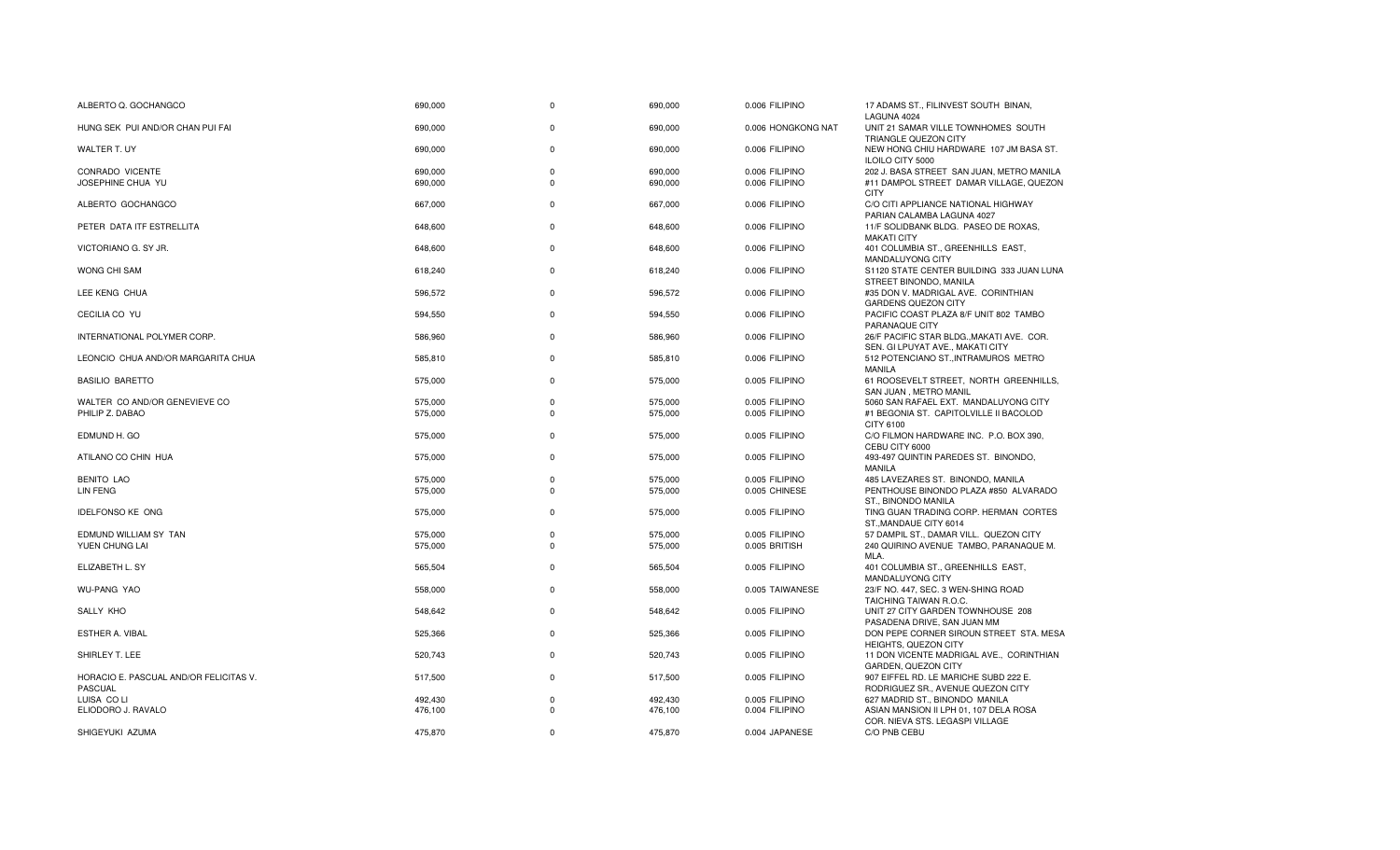| JAMES C. TSANG                         | 471.224        |          | 471,224        | 0.004 FILIPINO | VICTORY CONST, SUPPLY SANTIAGO CITY 3311  |
|----------------------------------------|----------------|----------|----------------|----------------|-------------------------------------------|
| JOSEFINA A. PASCUAL                    | 467,820        |          | 467.820        | 0.004 FILIPINO | GEN. TRIAS, CAVITE 4107                   |
| JAIME FERRER ACAYAN                    | 460,000        |          | 460,000        | 0.004 FILIPINO | 2187 PRIMO RIVERA ST., MAKATI CITY        |
| DIOSDADO M. HOLGADO                    | 460,000        |          | 460,000        | 0.004 FILIPINO | 20 D. TUASON ST. BF HOMES PARANAQUE,      |
|                                        |                |          |                |                | <b>METRO MANILA</b>                       |
| BUN THIAM LAO AND/OR SHIRLEY LAO       | 460,000        |          | 460.000        | 0.004 FILIPINO | 935 GEN, SOLANO STREET SAN MIGUEL, MANILA |
| LILIA NARVAEZ                          | 460,000        |          | 460,000        | 0.004 FILIPINO | A-01 POBLACION, TRINIDAD BENGUET 2601     |
| <b>DAVID LAO</b>                       | 457,500        |          | 457.500        | 0.004 FILIPINO | UNIT 9D GREENRICH MANSIONS LOURDES ST.    |
|                                        |                |          |                |                | ORTIGAS CENTER                            |
| OCBC SECURITIES PHILS., INC. A/C       | 445.625        |          | 445.625        | 0.004 FILIPINO | UNIT 2502-A. PSE CENTRE. WEST TOWER.      |
| #ICESAR01                              |                |          |                |                | EXCHANGE ROAD, ORTIGAS CRT, PASIG CITY    |
| OCBC SECURITIES PHILS., INC. A/C       | 445,625        | $\Omega$ | 445,625        | 0.004 FILIPINO | UNIT 2502-A PSE CENTRE WEST TOWER         |
| #IJOPAS01                              |                |          |                |                | EXCHANGE RD. ORTIGAS CENTER PASIG CITY    |
| QUALITY INVESTMENTS & SECURITIES CORP. | 440,810        | $\Omega$ | 440,810        | 0.004 FILIPINO | SUITE 1602 TYTANA PLAZA. ORIENTE ST.      |
|                                        |                |          |                |                | BINONDO, MLA.                             |
| LUZ ANG                                | 434,562        | $\Omega$ | 434,562        | 0.004 FILIPINO | 506 GENERAL MASCARADO ST., LITTLE BAGUIO. |
|                                        |                |          |                |                | SAN JUAN M.M.                             |
|                                        |                |          |                |                |                                           |
|                                        |                |          |                |                |                                           |
| <b>GRAND TOTAL</b>                     | 10.467.680.285 | $\Omega$ | 10.467.680.285 |                |                                           |

Certified true and correct:

Philippine Depository & Trust Corp. OUTSTANDING BALANCES FOR A SPECIFIC COMPANY Company Code - ELI000000000 & Company Name - EMPIRE EAST

# **Business Date**BP ID

ACCOUNT NO.

| D         | BP NAME                                                                                         | <b>HOLDINGS</b> |
|-----------|-------------------------------------------------------------------------------------------------|-----------------|
| :OUNT NO. | <b>ADDRESS</b>                                                                                  |                 |
|           | 10000000000 UPCC SECURITIES CORP.                                                               | 34.216          |
|           | 5 Unit 94 Legaspi Suites, 178 Salcedo St. Legaspi Village<br>Makati City<br>Metropolitan Manila |                 |
|           | 10100000000 A & A SECURITIES. INC.                                                              | 29.868.164      |
|           | 5 Rm. 1906 Ayala Ave. Condominium 6776 Ayala Ave.,                                              |                 |

**06/30/2009**

Makati City Metropolitan Manila

10200000000 ABACUS SECURITIES COR 47,778,330 5 Unit 2904-A East Tower, PSE Centre Exchange Road, Ortigas Center Pasig City Metropolitan Manila

10200000000 ABACUS SECURITIES COR 7,891 6 Unit 2904-A East Tower, PSE Centre Exchange Road, Ortigas Center Pasig City Metropolitan Manila

10200000000 ABACUS SECURITIES COR 7,045,504 7 Unit 2904-A East Tower, PSE Centre Exchange Road,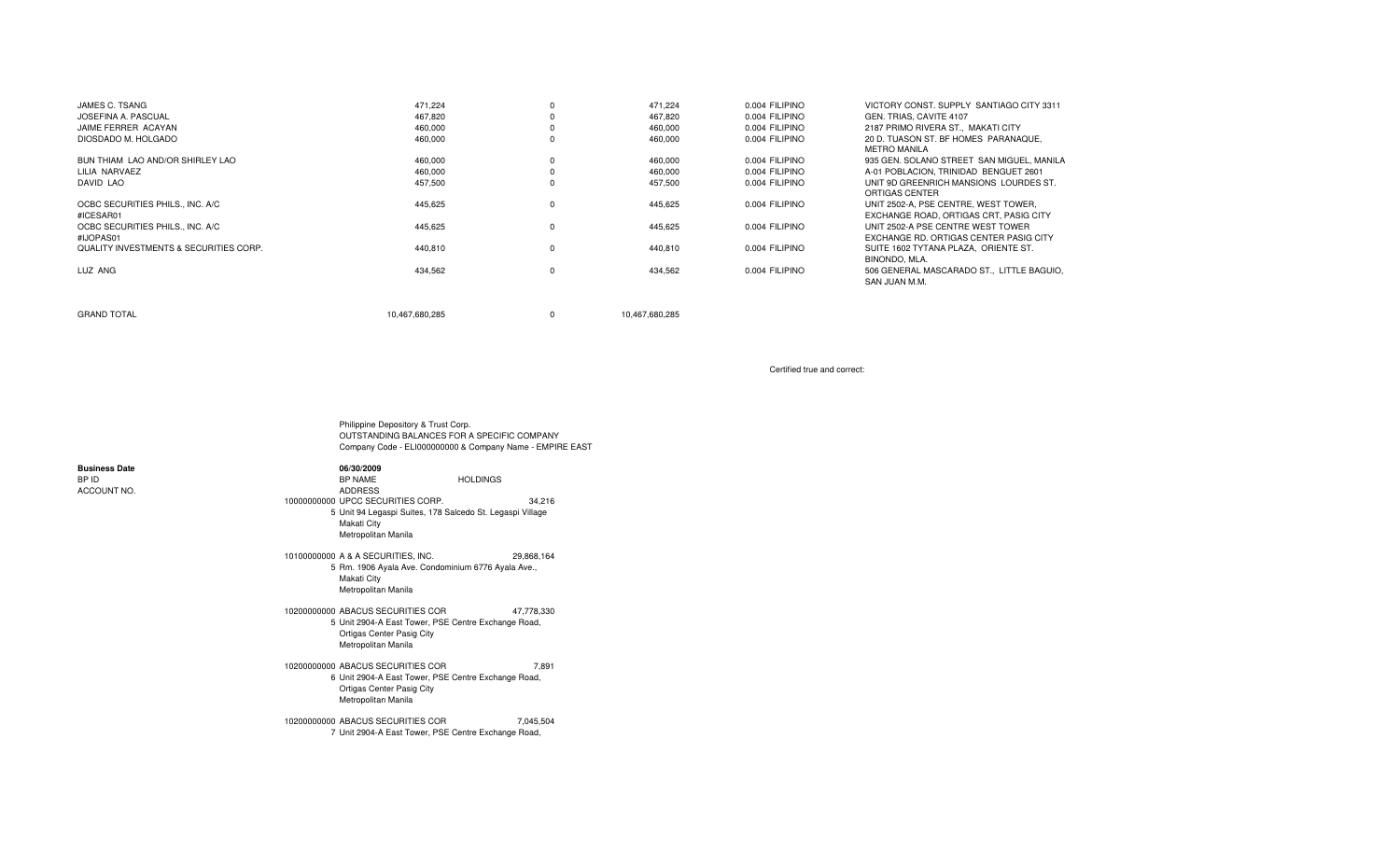Ortigas Center Pasig City 10200000008 ABACUS SECURITIES COR 11,891 1 Unit 2904-A East Tower, PSE Centre Exchange Road, Ortigas Center Pasig City Metropolitan Manila 10300000000 ACCORD CAPITAL EQUITIE 81 1 Unit 1101 Orient Square Building Emerald Avenue Ortigas Center, Pasig City Metropolitan Manila 10300000000 ACCORD CAPITAL EQUITIES CORPORATION31,859,782 5 Unit 1101 Orient Square Building Emerald Avenue Ortigas Center, Pasig City Metropolitan Manila 10400000000 A. T. DE CASTRO SECURITIES CORP. 591,913 5 Suite 701, 7/F Ayala Tower I, Exchange Plaza, Ayala Triangle, Ayala Ave., Makati City Metropolitan Manila 10400000000 A. T. DE CASTRO SECURITIES CORP. 23,000 7 Suite 701, 7/F Ayala Tower I, Exchange Plaza, Ayala Triangle, Ayala Ave., Makati City Metropolitan Manila 10500000000 ALL ASIA SECURITIES MANAGEMENT CORP. 920 1 All Asia Capital Center 105 Paseo de Roxas St. Makati City Metropolitan Manila 10500000000 ALL ASIA SECURITIES MANAGEMENT CORP. Omnibus Without Client Tax Identification Number Domestic 198,702 5 All Asia Capital Center 105 Paseo de Roxas St. Makati **City** 10600000000 ALPHA SECURITIES CORP. 10,000 1 UNIT 2305, 23/F THE ORIENT SQUARE BLDG. F. ORTIGAS ST. (FORMERLY EMERALD AVE) ORTIGAS CENTER, PASIG CITY 10600000000 ALPHA SECURITIES CORP. 7,736,573 5 UNIT 2305, 23/F THE ORIENT SQUARE BLDG. F. ORTIGAS ST. (FORMERLY EMERALD AVE) ORTIGAS CENTER, PASIG CITY 10600000000 ALPHA SECURITIES CORP. 100,000 7 UNIT 2305, 23/F THE ORIENT SQUARE BLDG. F. ORTIGAS ST. (FORMERLY EMERALD AVE) ORTIGAS CENTER, PASIG CITY 10900000000 BA SECURITIES, INC. 8,251,204 2 Rm 401-403 CLMC Bldg, 256-259 EDSA Greenhills Mandaluyong City Metropolitan Manila 10900000000 BA SECURITIES, INC. 24,770,681 6 Rm 401-403 CLMC Bldg, 256-259 EDSA Greenhills Mandaluyong City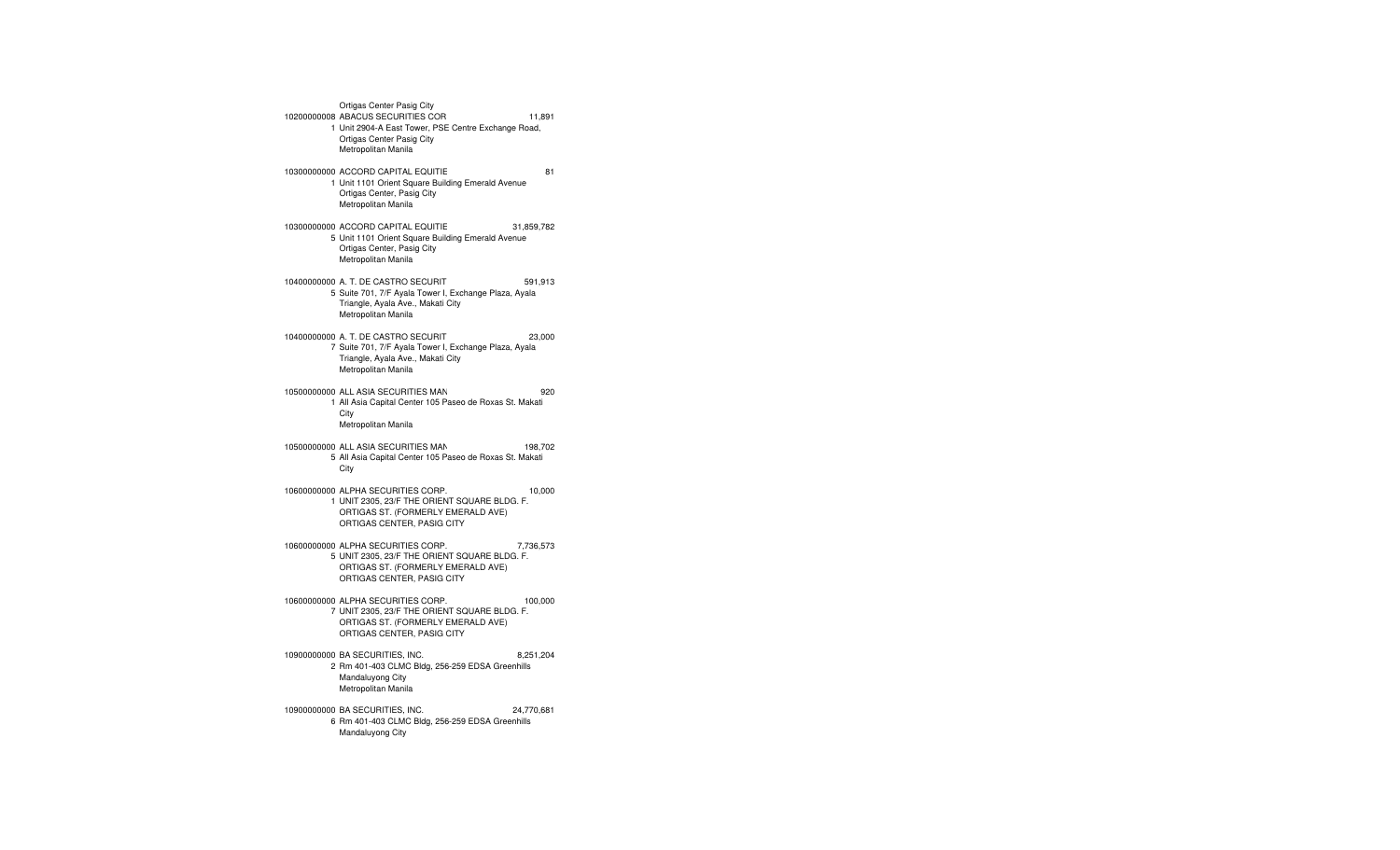| 1550 | Metropolitan Manila                                                                                                                        |             |
|------|--------------------------------------------------------------------------------------------------------------------------------------------|-------------|
|      | 11000000000 ANGPING & ASSOCIATES S<br>5 Suites 2002/2004, The Peak, 107 Alfaro St., Salcedo<br>Village, Makati City<br>Metropolitan Manila | 23,302,038  |
| 1227 | 11000000000 ANGPING & ASSOCIATES S<br>7 Suites 2002/2004, The Peak, 107 Alfaro St., Salcedo<br>Village, Makati City                        | 30,525      |
| 1006 | 11100000000 ANSALDO, GODINEZ & CO.<br>5 340 Nueva St., Binondo Manila<br>Metropolitan Manila                                               | 30,547,700  |
|      | 11100000000 ANSALDO, GODINEZ & CO.<br>7 340 Nueva St., Binondo Manila<br>Metropolitan Manila                                               | 8,298       |
|      | 11200000000 AB CAPITAL SECURITIES. I<br>2 5/F Phinma Plaza 39 Plaza Drive, Rockwell Center<br>Makati City<br>Metropolitan Manila           | 9,622,616   |
|      | 11200000000 AB CAPITAL SECURITIES, I<br>5 5/F Phinma Plaza 39 Plaza Drive, Rockwell Center<br>Makati City<br>Metropolitan Manila           | 166,246,979 |
|      | 11200000000 AB CAPITAL SECURITIES, I<br>6 5/F Phinma Plaza 39 Plaza Drive, Rockwell Center<br>Makati City<br>Metropolitan Manila           | 190,096     |
|      | 11200000000 AB CAPITAL SECURITIES, I<br>8 5/F Phinma Plaza 39 Plaza Drive, Rockwell Center<br>Makati City<br>Metropolitan Manila           | 9,348       |
|      | 11300000000 SARANGANI SECURITIES, I<br>5 5/F APMC Building 136 Amorsolo St., Legaspi Village,<br>Makati City<br>Metropolitan Manila        | 122,153     |
|      | 11500000000 SB EQUITIES.INC.<br>1 18/F, Security Bank Centre 6776 Ayala Avenue,<br>Makati City                                             | 1,562,240   |
|      | 11500000000 SB EQUITIES, INC.<br>5 18/F, Security Bank Centre 6776 Ayala Avenue,<br>Makati City<br>Metropolitan Manila                     | 27,617,677  |
|      | 11500000000 SB EQUITIES, INC.<br>7 18/F, Security Bank Centre 6776 Ayala Avenue,<br>Makati City                                            | 1,182       |
|      | 11600000000 ASIA PACIFIC CAPITAL EQU                                                                                                       | 4,281,723   |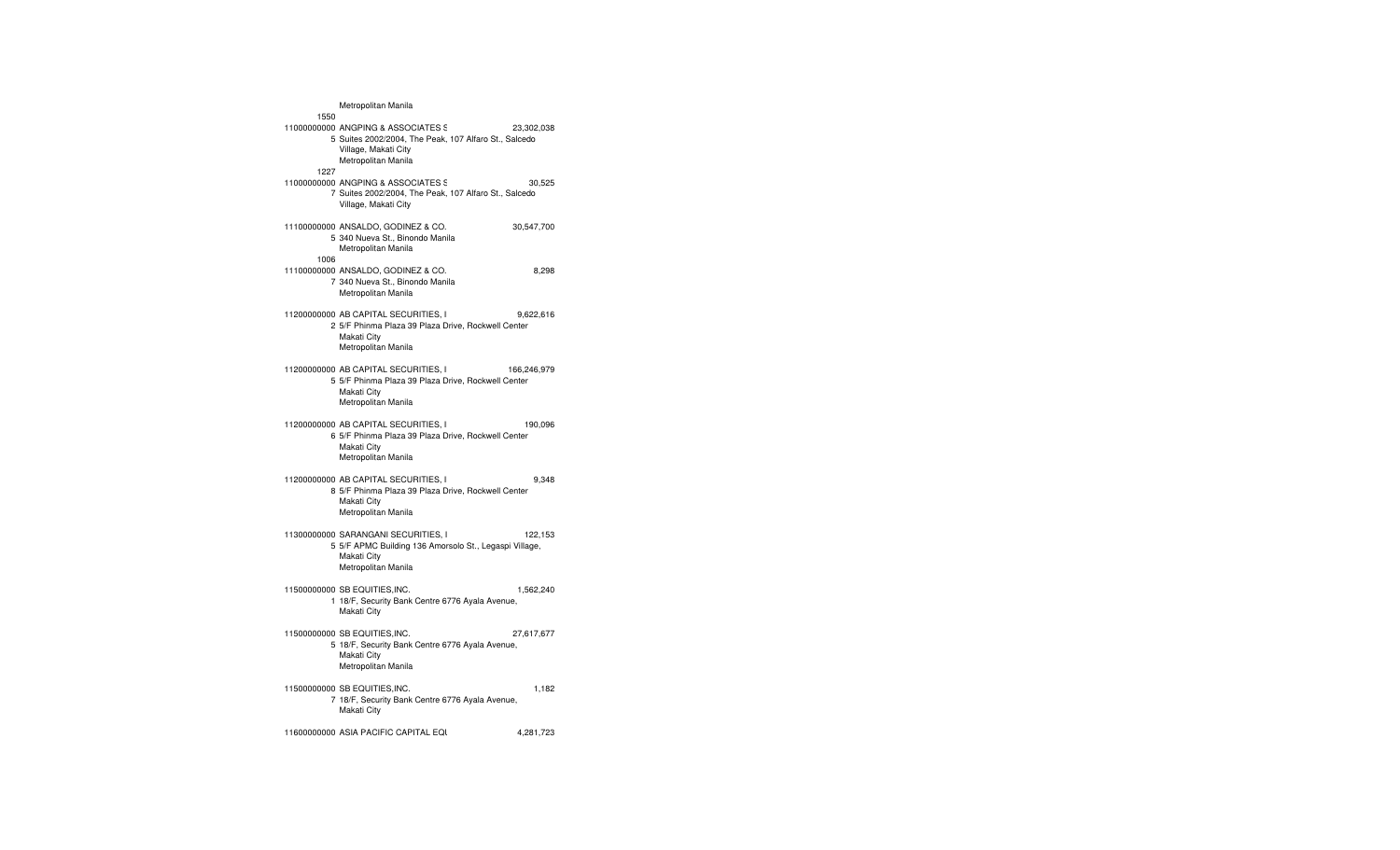CORP. 5 24/F Galleria Corporate Center EDSA corner Ortigas Avenue, Pasig City 11600000000 ASIA PACIFIC CAPITAL EQUITIES & SECURITIES & SECURITIES \$120,000 CORP. 6 24/F Galleria Corporate Center EDSA corner Ortigas Avenue, Pasig City 11800000000 ASIASEC EQUITIES, INC. 11,554,600 1 7/F Diners Club Center, 114 Valero St., Salcedo Village, Makati City 11800000000 ASIASEC EQUITIES, INC. 7,180,340 5 7/F Diners Club Center, 114 Valero St., Salcedo Village, Makati City 11900000000 ASTRA SECURITIES CORPI 1,488,720 5 Units 1204-1205 Ayala Tower One Ayala Ave. cor. Paseo de Roxas Makati City 12000000000 ATC SECURITIES, INC. 1,109,141 5 Unit 6f, 6th Floor 8101 Pearl Plaza, Pearl Drive Ortigas Center, Pasig City 12100000002 MACQUARIE CAPITAL SEC $14,444$ 1 22F 6750 AYALA AVENUE BUILDING AYALAAVENUE MAKATI CITY 12200000000 BELSON SECURITIES, INC. 2,010,750 1 4th Floor Belson House 271 Edsa, Mandaluyong City 12200000000 BELSON SECURITIES, INC. 21,690,285 5 4th Floor Belson House 271 Edsa, Mandaluyong City 12200000000 BELSON SECURITIES, INC. 28,163 7 4th Floor Belson House 271 Edsa, Mandaluyong City 155412300000000 BENJAMIN CO CA & CO., IN 1,150,000 1 Rm. 301 Downtown Ctr Bldg., 516 Quintin Paredes St., Binondo, Manila 12300000000 BENJAMIN CO CA & CO., INC. 319,785 5 Rm. 301 Downtown Ctr Bldg., 516 Quintin Paredes St., Binondo, Manila 12400000000 B. H. CHUA SECURITIES C( 116,407,917 5 872 G. Araneta Avenue, Quezon City 12400000002 B. H. CHUA SECURITIES C( 30,842,300 1 872 G. Araneta Avenue, Quezon City Metropolitan Manila 12500000000 JAKA SECURITIES CORP. 115,000 1 Unit 814, Ayala Tower I Ayala Ave., Makati City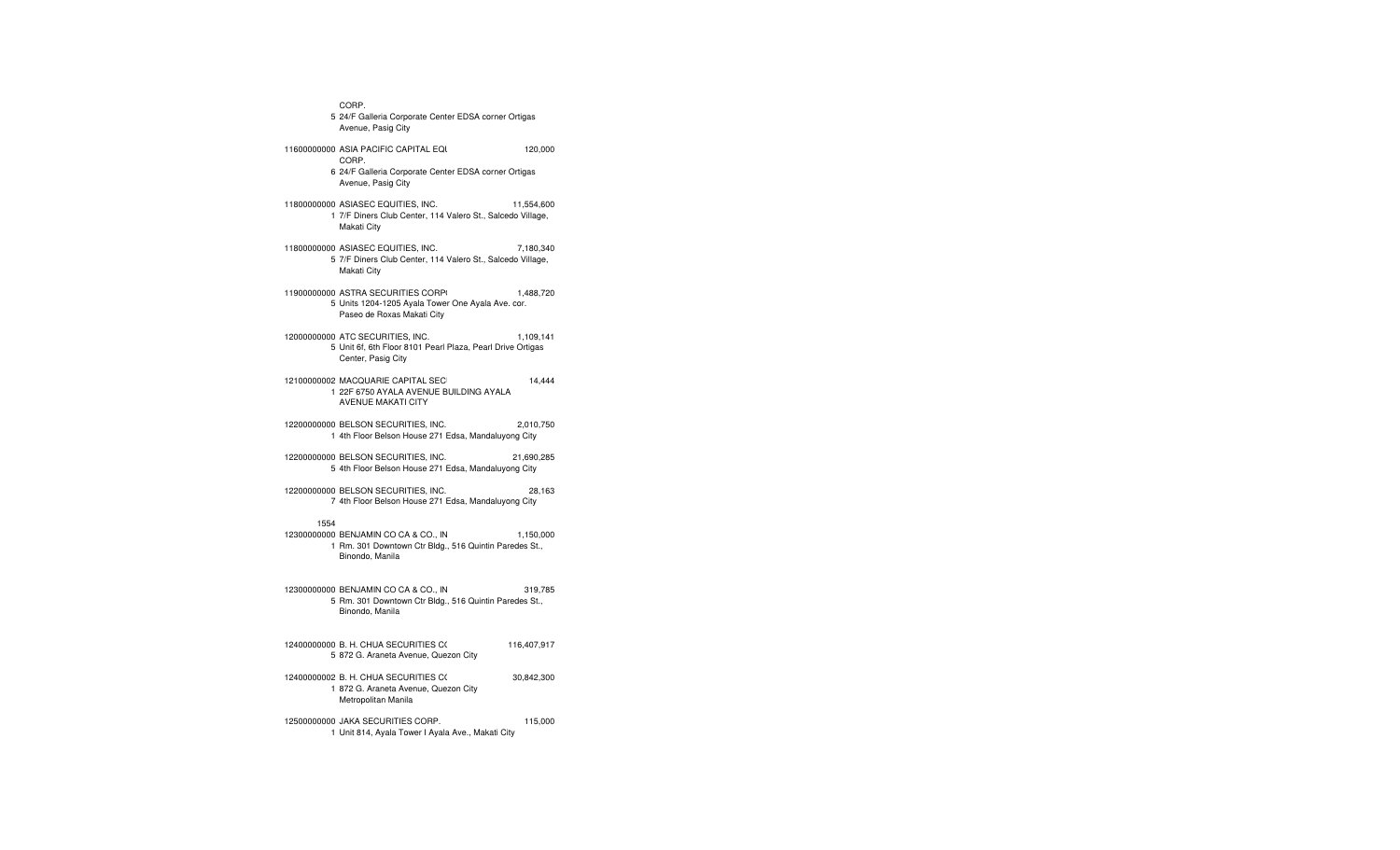### Metropolitan Manila

#### 12500000000 JAKA SECURITIES CORP. 743,214 5 Unit 814, Ayala Tower I Ayala Ave., Makati City Metropolitan Manila 12600000000 BPI SECURITIES CORPOR/ 279,865 1 8/F BPI Head Office Bldg., Ayala Ave.,cor.Paseo de Roxas Makati City Metropolitan Manila 12600000000 BPI SECURITIES CORPOR*I*  96,070,823 5 8/F BPI Head Office Bldg., Ayala Ave.,cor.Paseo de Roxas Makati City Metropolitan Manila

12800000000 CAMPOS, LANUZA & COMP 653,893 5 Unit 2003B East Tower, PSE Center Exchange Road, Ortigas Center Pasig City Metropolitan Manila

12800000000 CAMPOS, LANUZA & COMPANY, INC. 969 7 Unit 2003B East Tower, PSE Center Exchange Road, Ortigas Center Pasig City Metropolitan Manila

12900000000 SINCERE SECURITIES COF 16,485,934 5 1203-A East Tower, PSE Centre, Exchange Road, Ortigas Center, Pasig City

13000000000 CENTURY SECURITIES CO 3,120,370 5 1105 Galleria Corporate Center Ortigas Ave., Quezon **City** Metropolitan Manila

13100000000 PCIB SECURITIES, INC. 214,660 1 8/F PCIB Tower 2, Dela Costa St., Makati City Metropolitan Manila

13100000000 PCIB SECURITIES, INC. 9,954,782 5 8/F PCIB Tower 2, Dela Costa St., Makati City Metropolitan Manila

13100000023 PCIB SECURITIES, INC. 6,000 1 8/F PCIB Tower 2, Dela Costa St., Makati City Metropolitan Manila

13100000033 PCIB SECURITIES, INC. 150,788 1 8/F PCIB Tower 2, Dela Costa St., Makati City Metropolitan Manila

13100000038 PCIB SECURITIES, INC. 32,430 1 8/F PCIB Tower 2, Dela Costa St., Makati City Metropolitan Manila

13100000046 PCIB SECURITIES, INC. 21,100 1 8/F PCIB Tower 2, Dela Costa St., Makati City Metropolitan Manila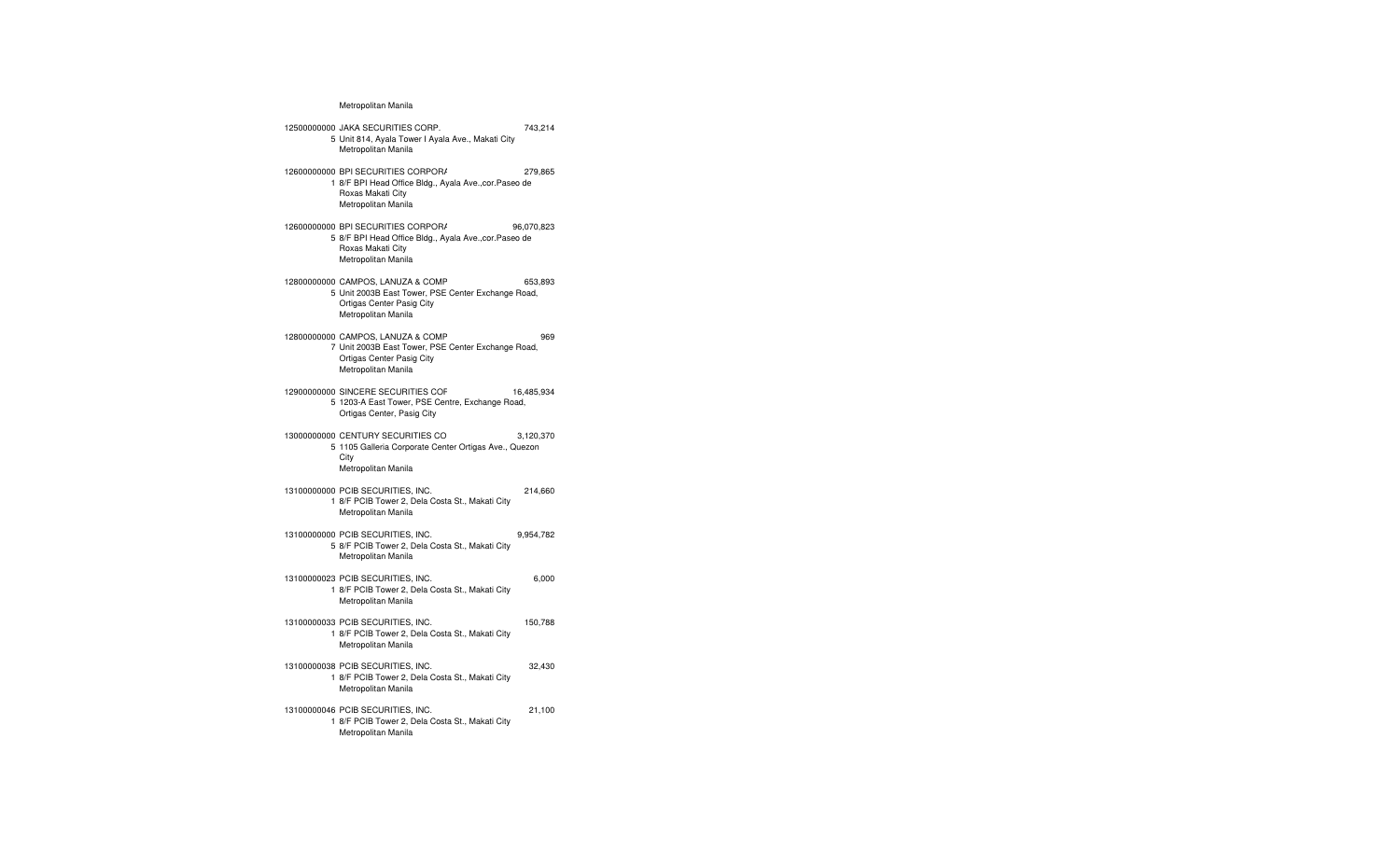13300000000 CITISECURITIES, INC. 31,262,769 5 Rm. 2701-B Tektite Tower Center Exchange Rd, Pasig City 13300000000 CITISECURITIES, INC. 3,621 7 Rm. 2701-B Tektite Tower Center Exchange Rd, Pasig **City** Metropolitan Manila 13600000000 TRITON SECURITIES CORP. 9,793,369 5 26/F LKG Tower, 6801 Ayala Avenue Makati City Metropolitan Manila 13800000000 PHILEO ALLIED SECURITIES (PHILIPPINES), INC. Omnibus 4,324 5 Unit 906, Tower One & Exchange Plaza PSE Ayala Triangle, Ayala Avenue, Makati City Metropolitan Manila 14000000000 IGC SECURITIES INC. 7,288,499 5 Suite 1006, Tower I & Exchange Plaza Ayala Triangle, Ayala Avenue Makati City Metropolitan Manila 14100000000 CUALOPING SECURITIES C 429,284 5 Suite 1801 Tytana Centre Condominium Plaza Lorenzo Ruiz, Binondo, Manila Metropolitan Manila 14200000000 DBP-DAIWA SECURITIES (F $\,$ 138,000  $\,$ 2 18/F Citibank Tower 8741 Paseo de Roxas Makati City Metropolitan Manila 14200000000 DBP-DAIWA SECURITIES (PHIL.), INC. 375,125 6 18/F Citibank Tower 8741 Paseo de Roxas Makati City Metropolitan Manila 120014200000003 DBP-DAIWA SECURITIES (F<sub>Nick</sub> 1,000,000 1 18/F Citibank Tower 8741 Paseo de Roxas Makati City 14300000000 DAVID GO SECURITIES CORP. 34,925,643 5 Rm. 309 Federation Center Bldg. Muelle de Binondo, Binondo, Manila Metropolitan Manila 14500000000 DIVERSIFIED SECURITIES, INC. 2,157,432 5 5/F PDCP Bank Centre, Herrera cor. Alfaro Sts., Salcedo Village, Makati City Metropolitan Manila 14500000000 DIVERSIFIED SECURITIES, INC. 508,256 6 5/F PDCP Bank Centre, Herrera cor. Alfaro Sts., Salcedo Village, Makati City Metropolitan Manila 14500000000 DIVERSIFIED SECURITIES,  $2,162$ 7 5/F PDCP Bank Centre, Herrera cor. Alfaro Sts., Salcedo Village, Makati City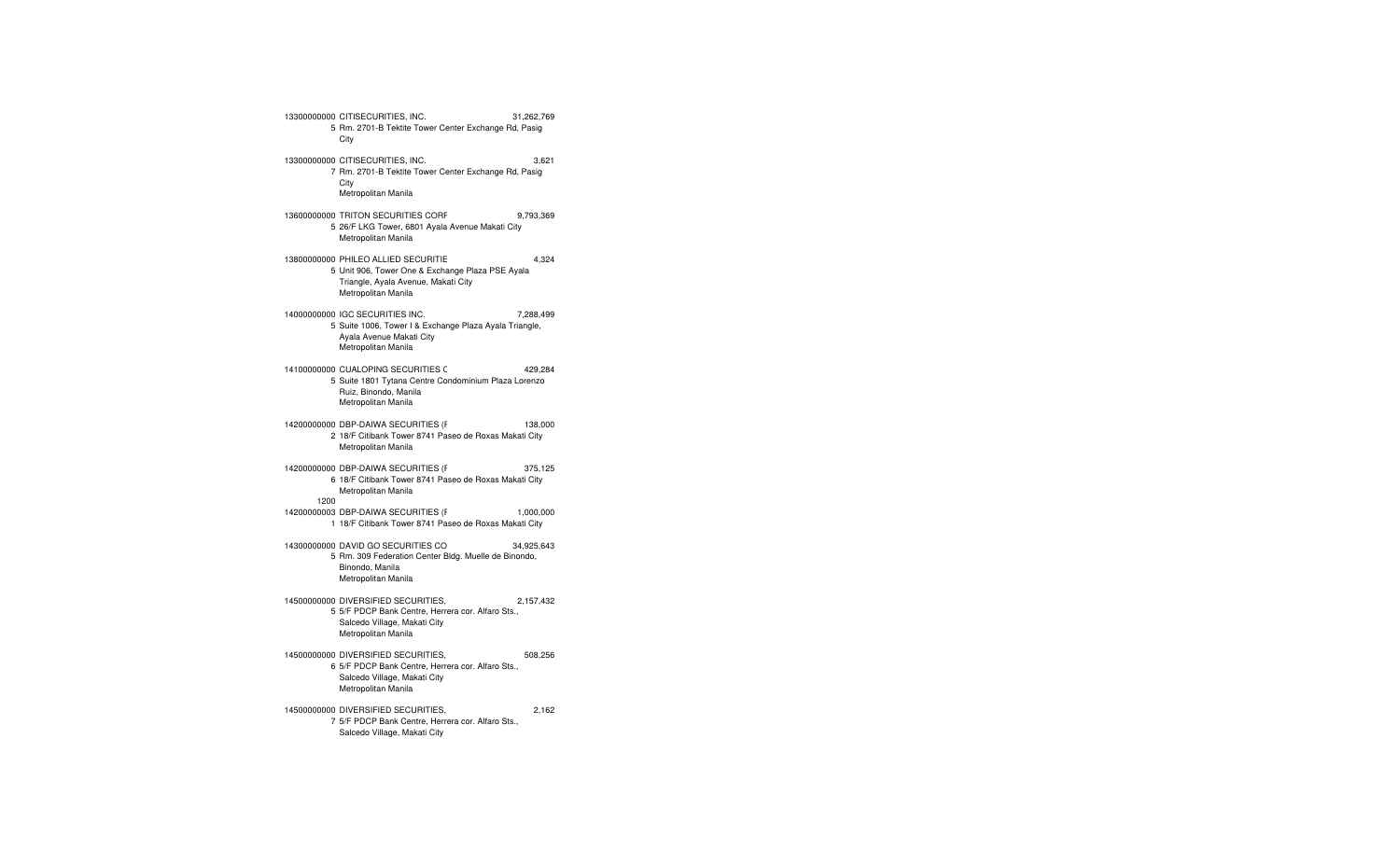## Metropolitan Manila

| 14500000000 DIVERSIFIED SECURITIES,<br>8 5/F PDCP Bank Centre, Herrera cor. Alfaro Sts.,<br>Salcedo Village, Makati City<br>Metropolitan Manila    | 647,116    |  |
|----------------------------------------------------------------------------------------------------------------------------------------------------|------------|--|
| 14700000000 E. CHUA CHIACO SECURIT<br>1 113 Renta St., Binondo, Manila<br>Metropolitan Manila                                                      | 400,000    |  |
| 14700000000 E. CHUA CHIACO SECURIT<br>5 113 Renta St., Binondo, Manila<br>Metropolitan Manila                                                      | 25,185,021 |  |
| 14700000000 E. CHUA CHIACO SECURIT<br>6 113 Renta St., Binondo, Manila                                                                             | 4,324      |  |
| 14800000000 EQUITABLE SECURIITES (F<br>5 3/F Cacho-Gonzalez Bldg, Aguirre cor. Trasierra St,<br>Legaspi Village Makati City<br>Metropolitan Manila | 10,799     |  |
| 14900000000 EAST WEST CAPITAL CORI<br>5 2/F U-Bix Building 1331 Angono St., Makati City                                                            | 87,628     |  |
| 15000000000 EASTERN SECURITIES DEV<br>CORPORATION<br>5 1701 Tytana Ctr. Bldg, Binondo, Manila                                                      | 29,076,295 |  |
| 15000000000 EASTERN SECURITIES DEV<br>CORPORATION<br>7 1701 Tytana Ctr. Bldg, Binondo, Manila                                                      | 7,033      |  |
| 15300000000 EQUITIWORLD SECURITIE!<br>5 807-809 Philippine Stock Exchange Ayala Tower 1,<br>Ayala Avenue Makati City                               | 2,531,775  |  |
| 15400000000 EVERGREEN STOCK BROK<br>1 Rm. 606 Ayala Tower I Ayala Triangle, Ayala Ave.<br>Makati City                                              | 315,000    |  |
| 15400000000 EVERGREEN STOCK BROK<br>5 Rm. 606 Ayala Tower I Ayala Triangle, Ayala Ave.<br>Makati City                                              | 47,457,714 |  |
| 15400000000 EVERGREEN STOCK BROK<br>7 Rm. 606 Ayala Tower I Ayala Triangle, Ayala Ave.<br>Makati City<br>Metropolitan Manila                       | 99,186     |  |
| 15700000000 FIRST ORIENT SECURITIES<br>5 Unit 1201 Ayala Triangle Tower One Ayala Avenue,<br>Makati City                                           | 1,113,184  |  |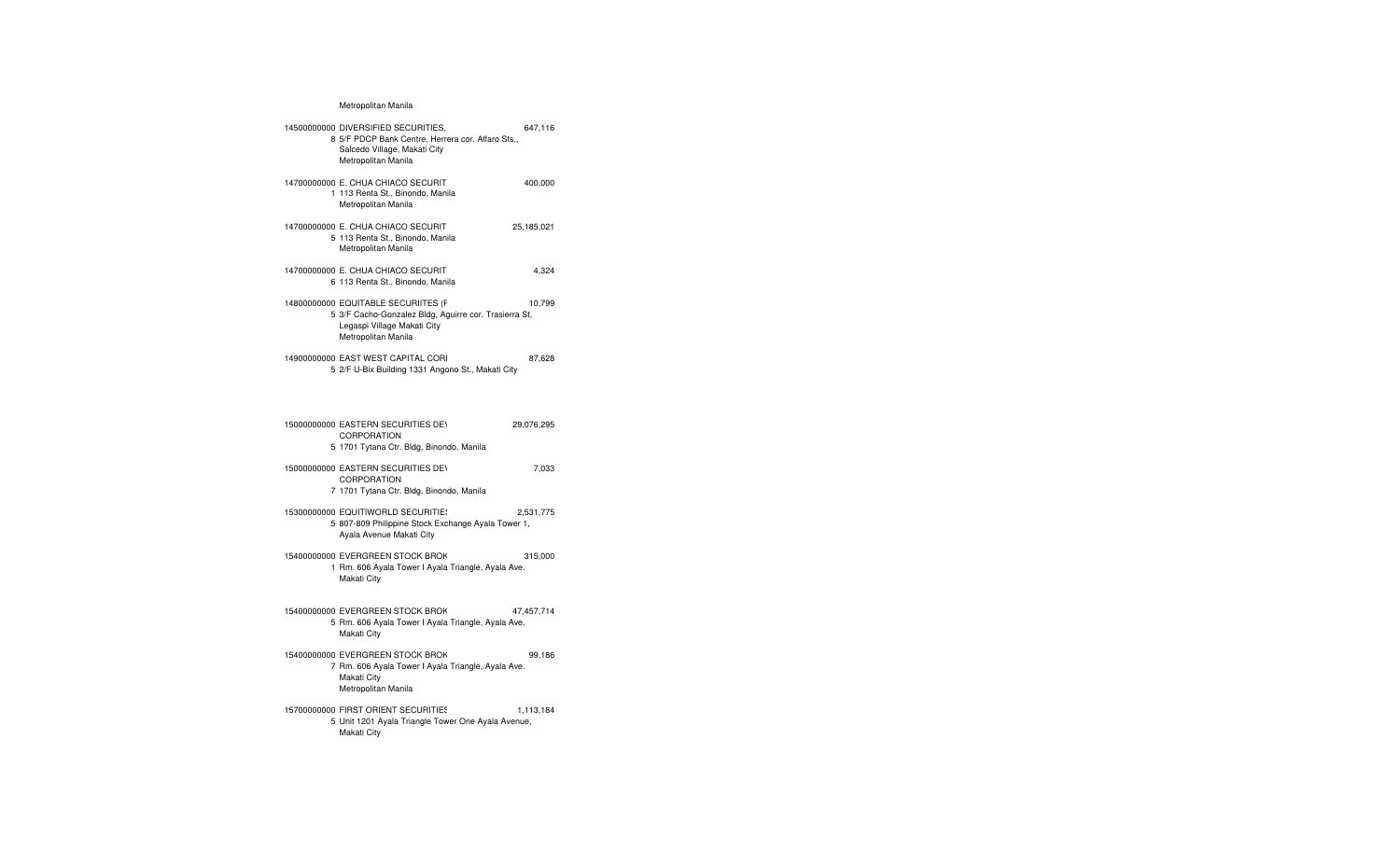#### Metropolitan Manila

15900000000 FIRST INTEGRATED CAPITAL SECURITIES, INC.Omnibus Without Client 47,131 5 Units 1211-1212 Tower I & Exchange Plaza, Ayala Ave. Cor. Paseo de Roxas, Makati City Metropolitan Manila 16100000000 FRANCISCO ORTIGAS SEC 2,463,273 5 10/F Ortigas Bldg. Ortigas Ave, Pasig City Metropolitan Manila 16200000000 F. YAP SECURITIES, INC. 915,689 5 Unit 2301 PSE Center (East Tower) Exchange Rd., Ortigas Center Pasig City Metropolitan Manila 16700000000 AURORA SECURITIES, INC. 171,794,714 5 UNIT 2405A WEST TOWER PHILIPPINE STOCKEXCHANGE CENTRE ORTIGAS, PASIG CITY Metropolitan Manila 16700000000 AURORA SECURITIES, INC. 4,324 6 UNIT 2405A WEST TOWER PHILIPPINE STOCK EXCHANGE CENTRE ORTIGAS, PASIG CITY 16800000000 GLOBALINKS SECURITIES & STOCKS, INC. 15,318 1 # 706 Ayala Tower One Ayala Avenue Cor. Paseo de Roxas St. Makati City Metropolitan Manila 16800000000 GLOBALINKS SECURITIES 43,190,832 5 # 706 Ayala Tower One Ayala Avenue Cor. Paseo de Roxas St. Makati City Metropolitan Manila 16800000000 GLOBALINKS SECURITIES & STOCKS, INC. 76,006 7 # 706 Ayala Tower One Ayala Avenue Cor. Paseo de Roxas St. Makati City Metropolitan Manila 16900000000 JSG SECURITIES, INC. 508,232 1 4th Floor, A&T Building, 244 Escolta Street, Binondo, Manila Metropolitan Manila 16900000000 JSG SECURITIES, INC. 12,165,814 5 4th Floor, A&T Building, 244 Escolta Street, Binondo, Manila Metropolitan Manila 16900000004 JSG SECURITIES, INC. 700,000 1 4th Floor, A&T Building, 244 Escolta Street, Binondo, Manila Metropolitan Manila 17000000000 GOLDSTAR SECURITIES, II 8,879,880 5 2201-B East Tower, PSE Centre Exchange Rd, Ortigas Center Pasig City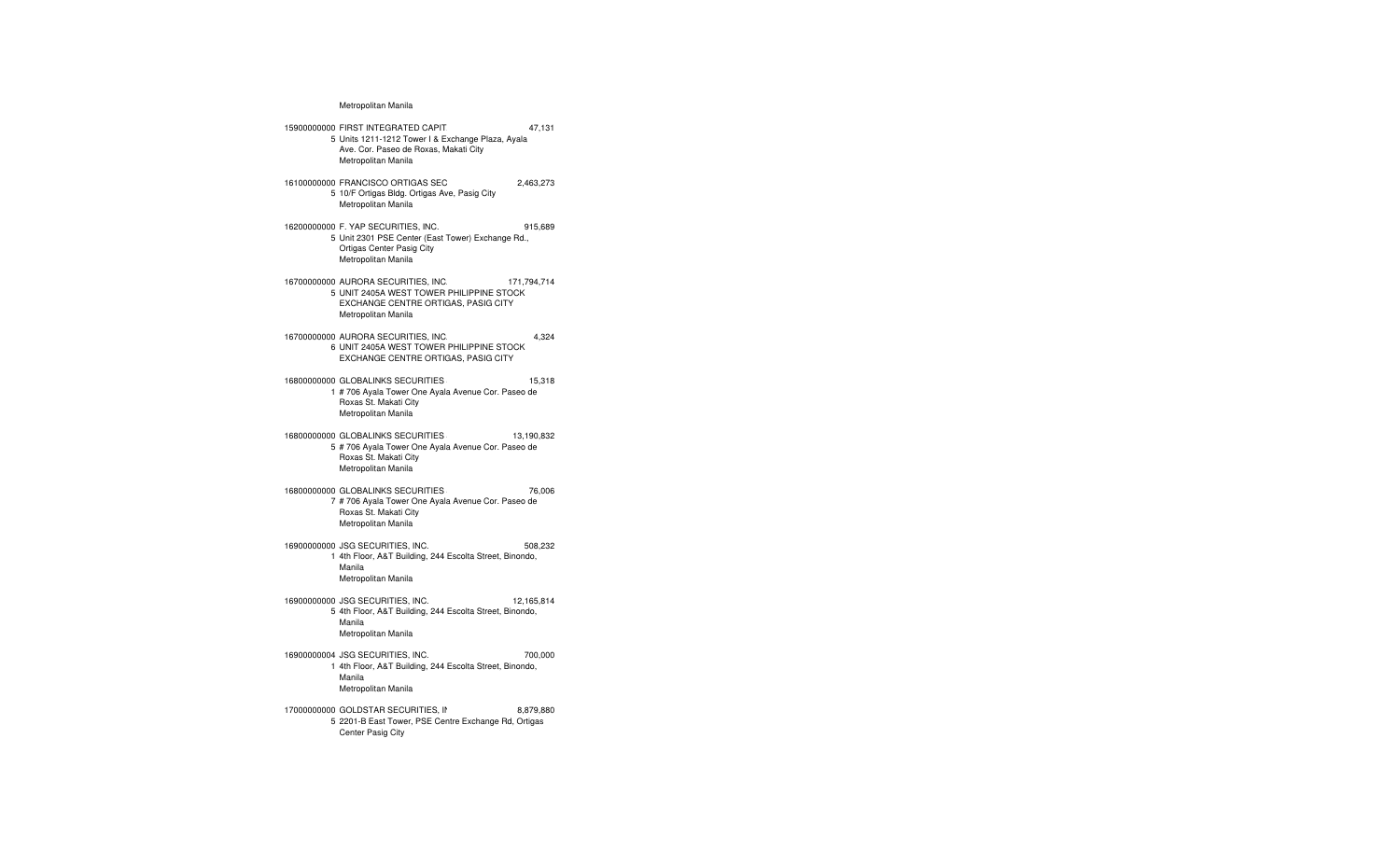| 17000000000 GOLDSTAR SECURITIES, IN<br>6 2201-B East Tower, PSE Centre Exchange Rd, Ortigas<br>Center Pasig City<br>Metropolitan Manila              | 36,736,386 |  |
|------------------------------------------------------------------------------------------------------------------------------------------------------|------------|--|
| 17200000000 GUILD SECURITIES, INC.<br>5 Unit 1215 Tower One & Exchange Plaza Ayala Ave.,<br>Makati City<br>Metropolitan Manila                       | 17,584,859 |  |
| 17400000000 HDI SECURITIES, INC.<br>2 11/F, Ayala Tower I, Ayala Ave. Makati City<br>Metropolitan Manila                                             | 1,226,360  |  |
| 17400000000 HDI SECURITIES, INC.<br>5 11/F, Ayala Tower I, Ayala Ave. Makati City<br>Metropolitan Manila                                             | 1,880      |  |
| 17400000000 HDI SECURITIES, INC.<br>6 11/F, Ayala Tower I, Ayala Ave. Makati City<br>Metropolitan Manila                                             | 4,450,182  |  |
| 17400000000 HDI SECURITIES, INC.<br>8 11/F, Ayala Tower I, Ayala Ave. Makati City<br>Metropolitan Manila                                             | 838        |  |
| 17500000000 H. E. BENNETT SECURITIE:<br>5 Rm. 1704 World Trade Exchange Bldg., 215 Juan Luna<br>St., Binondo, Manila<br>Metropolitan Manila          | 4,933,230  |  |
| 17500000000 H. E. BENNETT SECURITIE:<br>7 Rm. 1704 World Trade Exchange Bldg., 215 Juan Luna<br>St., Binondo, Manila                                 | 112,679    |  |
| 17700000000 HIGHLAND SECURITIES PH<br>1 1604-A Phil. Stock Exchange Centre, East Tower,<br>Exchange Road, Ortigas, Pasig City<br>Metropolitan Manila | 1,081      |  |
| 17700000000 HIGHLAND SECURITIES PH<br>5 1604-A Phil. Stock Exchange Centre, East Tower,<br>Exchange Road, Ortigas, Pasig City<br>Metropolitan Manila | 20,539     |  |
| 17800000000 HK SECURITIES, INC.<br>5 Suite 102 Columbia Tower, Ortigas Ave.,<br>Mandaluyong City<br>Metropolitan Manila                              | 427        |  |
| 17800000000 HK SECURITIES, INC.<br>7 Suite 102 Columbia Tower, Ortigas Ave.,<br>Mandaluyong City<br>Metropolitan Manila                              | 6,410      |  |
| 17900000000 I. ACKERMAN & CO., INC.<br>5 Suite 705, Tower I Bldg. PSE Plaza, Ayala Triangle                                                          | 2,604,159  |  |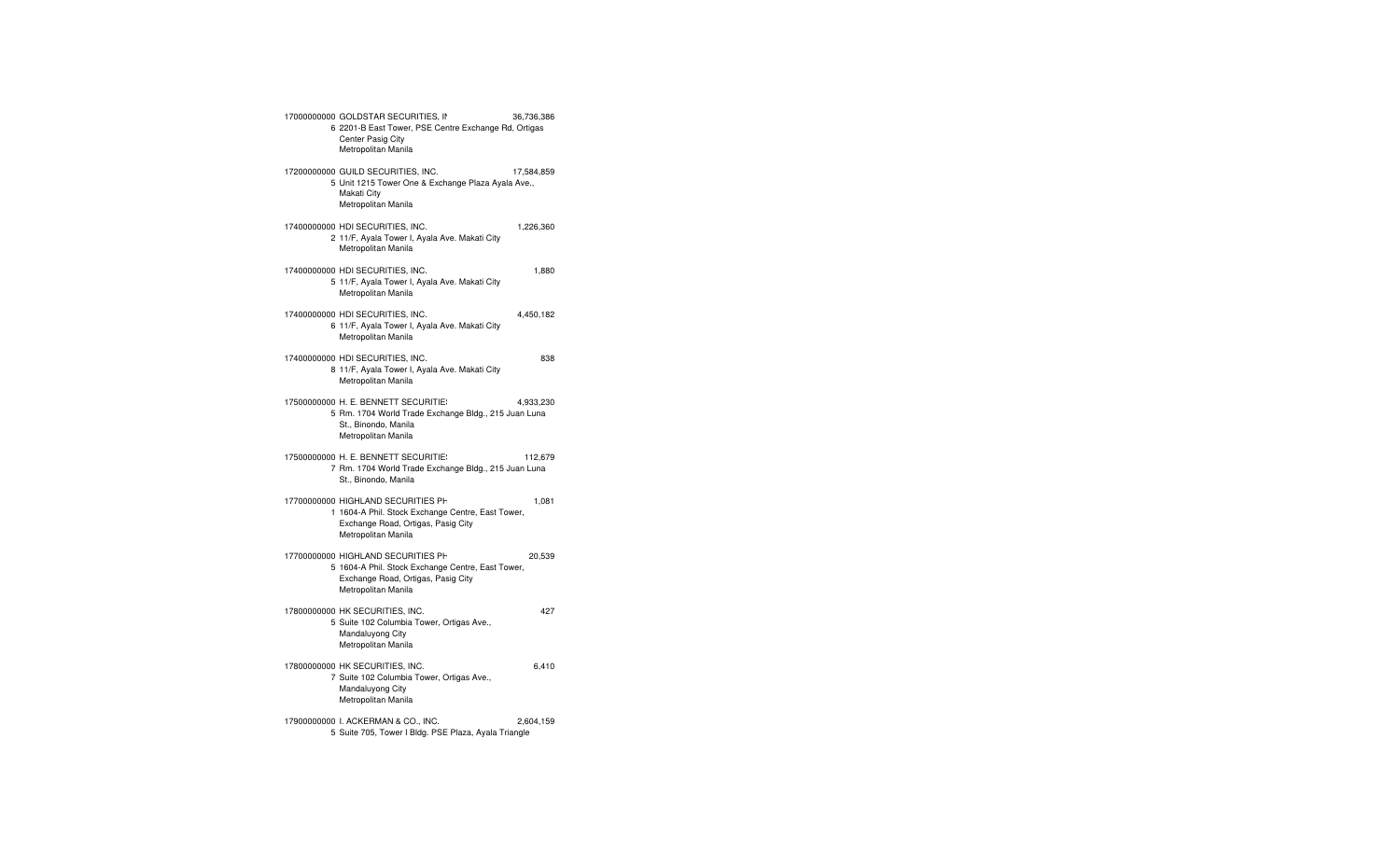Ayala Ave., Makati City Metropolitan Manila 18000000000 I. B. GIMENEZ SECURITIES, INC. 9,087,939 5 2703A East Tower PSE Centre Exchange Road, Ortigas Centre, Pasig City Metropolitan Manila 18100000000 INVESTORS SECURITIES, INC, 10,857,836 5 Unit 604-605 Tower One & Exchange Plaza Ayala Triangle, Ayala Ave. cor Paseo de Roxas Makati City 18200000000 IMPERIAL,DE GUZMAN,AB/ 4,410,632 5 Ground Floor, EDSA Central Square Shaw Boulevard, Mandaluyong City Metropolitan Manila 18200000000 IMPERIAL,DE GUZMAN,AB/ 3,868 7 Ground Floor, EDSA Central Square Shaw Boulevard, Mandaluyong City Metropolitan Manila 18300000000 INTRA-INVEST SECURITIES 120,000 1 11/F ACT Tower, 135 Sen. Gil Puyat Ave., Salcedo Vill., Makati City Metropolitan Manila 18300000000 INTRA-INVEST SECURITIES, INC. 2,610,402 5 11/F ACT Tower, 135 Sen. Gil Puyat Ave., Salcedo Vill., Makati City Metropolitan Manila 18300000000 INTRA-INVEST SECURITIES, INC. 2,162 6 11/F ACT Tower, 135 Sen. Gil Puyat Ave., Salcedo Vill., Makati City Metropolitan Manila 18700000000 ASIAN CAPITAL EQUITIES, INC. 438,569 5 6/F Tower 1 & Exchange Plaza Ayala Ave., cor Paseo de Roxas, Makati City Metropolitan Manila 18800000000 J.M. BARCELON & CO., INC. 335,985 5 #34 Casa Nueva Townhomes, Manga Road, corner Balite Drive, New Manila, Quezon City 18800000000 J.M. BARCELON & CO., INC. 123,809 6 #34 Casa Nueva Townhomes, Manga Road, corner Balite Drive, New Manila, Quezon City Metropolitan Manila 18800000000 J.M. BARCELON & CO., INC. 57,500 7 #34 Casa Nueva Townhomes, Manga Road, corner Balite Drive, New Manila, Quezon City Metropolitan Manila

19000000000 VALUE QUEST SECURITIES  $1,000,000$ 1 Unit 1007-B, West Tower PSE Center Exchange Road,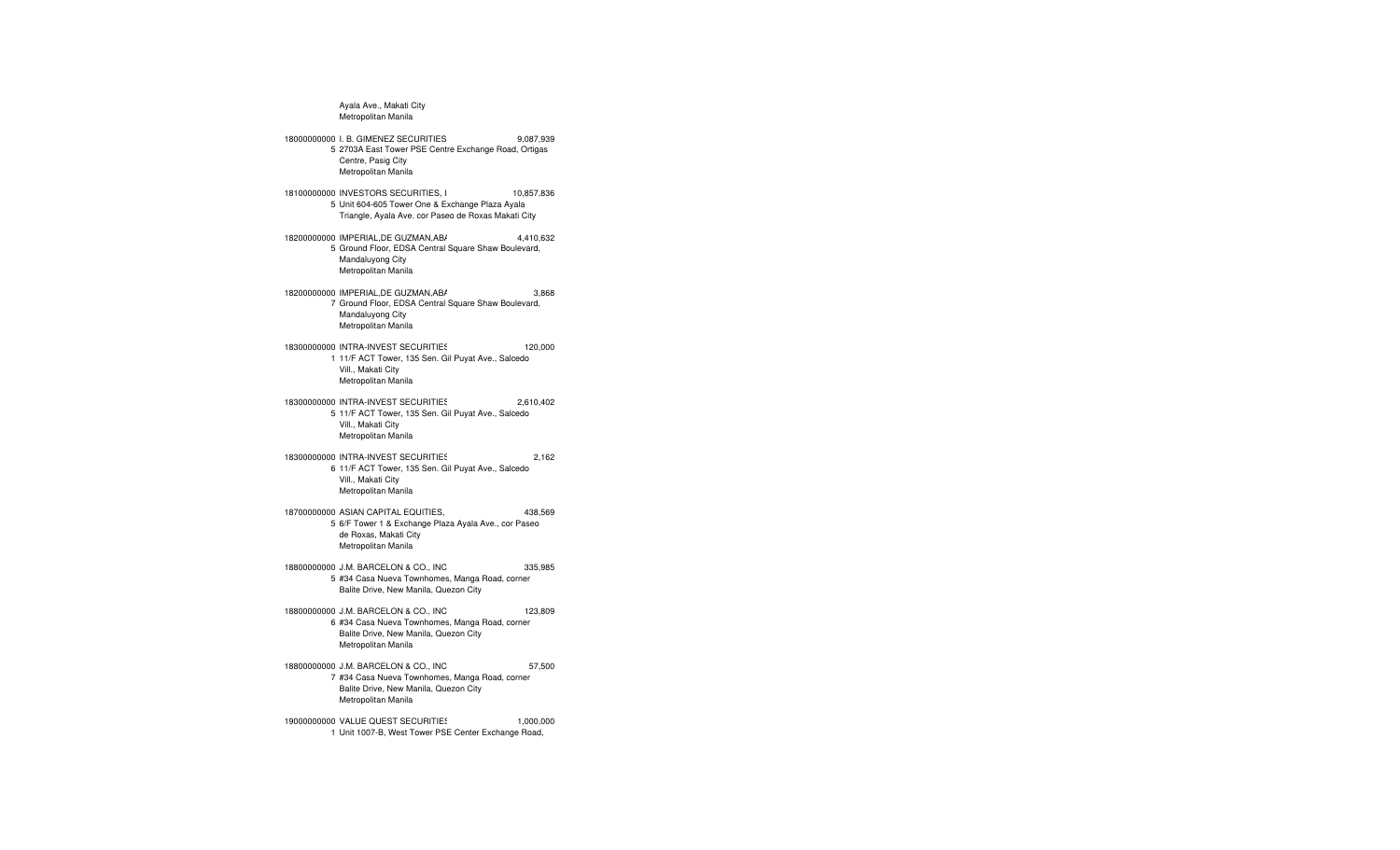Ortigas Center Pasig City Metropolitan Manila 19000000000 VALUE QUEST SECURITIES CORPORATION 100,200,000 5 Unit 1007-B, West Tower PSE Center Exchange Road, Ortigas Center Pasig City Metropolitan Manila 19200000000 STRATEGIC EQUITIES CORP. 69,000 2 Unit 610-611 PSE Plaza, Tower I, Ayala Triangle, Ayala Ave., Makati City Metropolitan Manila 19200000000 STRATEGIC EQUITIES CORP. 5,217,017 6 Unit 610-611 PSE Plaza, Tower I, Ayala Triangle, Ayala Ave., Makati City Metropolitan Manila 19300000000 LARRGO SECURITIES CO., INC. 624,810 5 2/F Rufino Building, Ayala Avenue, Makati City 19400000000 LIPPO SECURITIES, INC. 141,105 5 31/F Rufino Pacific Tower Ayala cor. Herrera Sts. Makati City Metropolitan Manila 19700000000 LOPEZ, LOCSIN, LEDESMA & CO., INC. 555,135 5 Room 702, Ayala Tower One, Ayala Avenue, Makati City Metropolitan Manila 19800000000 LUCKY SECURITIES, INC. 3,104,975 5 Unit 1402-B PSE Center Exchange Road, Ortigas Center Pasig City Metropolitan Manila 19900000000 LUYS SECURITIES COMPAI $\qquad \qquad \qquad 6.671.641$ 5 28/F LKG Tower 6801 Ayala Ave. Makati City Metropolitan Manila 200000000000 MANDARIN SECURITIES C( 8,448,045 5 28/F LKG Tower 6801 Ayala Ave. Makati City Metropolitan Manila 20100000000 MARIAN SECURITIES, INC. 15,134 5 2232 Pasong Tamo Makati City Metropolitan Manila 20200000000 MARINO OLONDRIZ Y CIA 42,061 5 #20 Arguilla St. San Lorenzo Village, Makati City Metropolitan Manila 0 20300000000 CITISECONLINE.COM, INC. 80,000 1 2701-A EAST TOWER, PSE CENTRE EXCHANGE ROAD, ORTIGAS CENTER PASIG CITY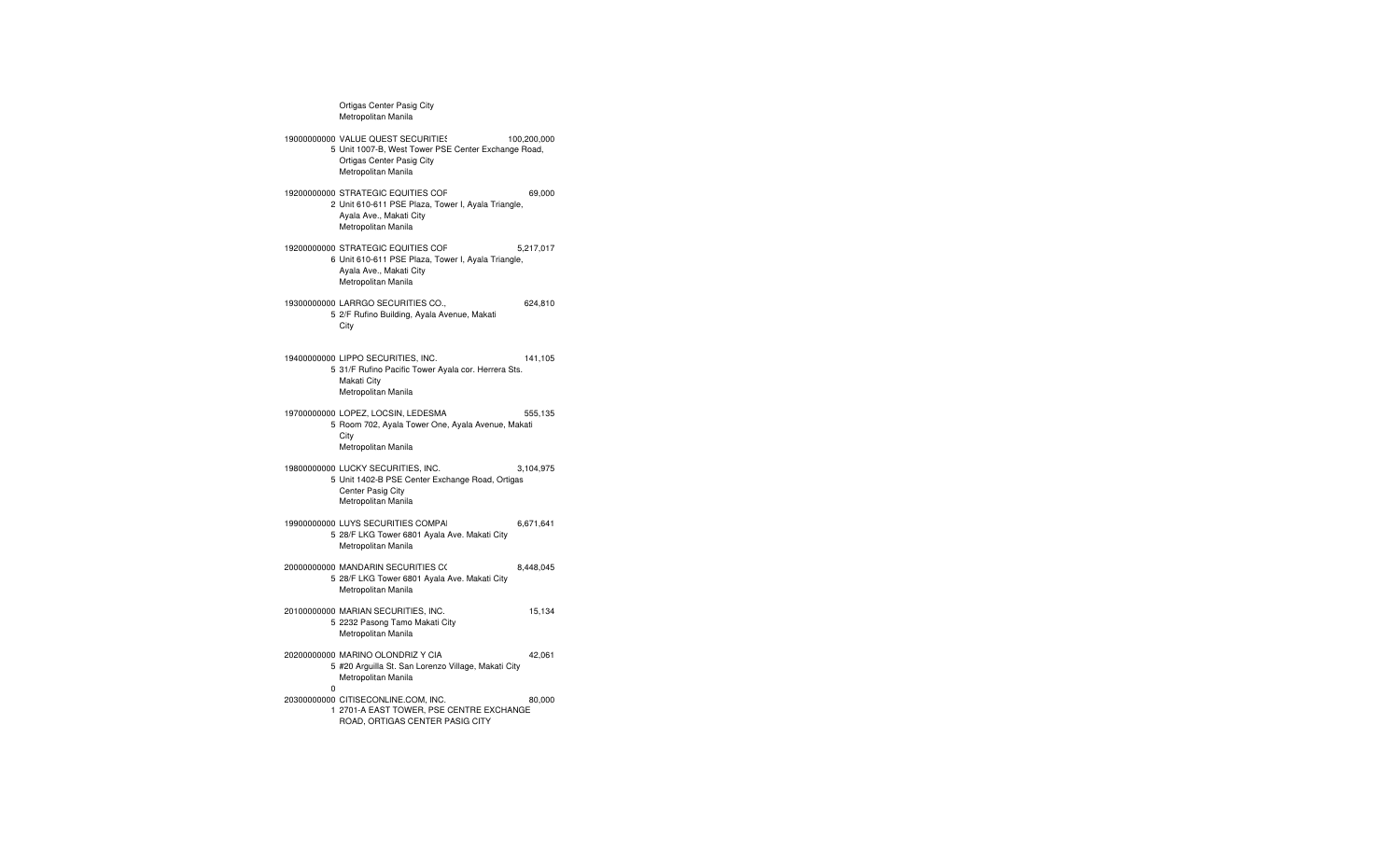20300000000 CITISECONLINE.COM, INC. 21,830,716 5 2701-A EAST TOWER, PSE CENTRE EXCHANGE ROAD, ORTIGAS CENTER PASIG CITY Metropolitan Manila 20400000000 DA MARKET SECURITIES, INC. 3,640,138 6 Unit 2402-B West Tower, PSE Center Exchange Road, Ortigas Center Pasig City Metropolitan Manila 20500000000 MERCANTILE SECURITIES CORP. 4,047,323 5 20/F PDCP Bank Centre Paseo de Roxas Makati City Metropolitan Manila 20600000000 MERIDIAN SECURITIES, INC. 7,695,678 5 Suite 2702B&C Tektite Tower I Ortigas Centre, Pasig **City** Metropolitan Manila 20800000000 MDR SECURITIES, INC. 106,000 1 Unit 1806, 8/F Medical Plaza Ortigas Bldg., Pasig City Metropolitan Manila 20800000000 MDR SECURITIES, INC. 3,799,848 5 Unit 1806, 8/F Medical Plaza Ortigas Bldg., Pasig City Metropolitan Manila 20900000000 DEUTSCHE REGIS PARTNE $\hskip 1.6cm 2.948$ 4 23/F Tower I, Ayala Triangle, Makati City Metropolitan Manila 20900000003 DEUTSCHE REGIS PARTNE 140,944 1 23/F Tower I, Ayala Triangle, Makati City 20900000008 DEUTSCHE REGIS PARTNERS, INC. 1,150,000 1 23/F Tower I, Ayala Triangle, Makati City Metropolitan Manila 21000000000 MOUNT PEAK SECURITIES, INC. 2,485,832 5 #748 C.K. Bldg., Juan Luna St., Binondo, Manila Metropolitan Manila 21100000000 NEW WORLD SECURITIES  $\qquad \qquad \qquad 4,009,696$ 5 Rm. 202 Fil-Am Resources Bldg. 231 Juan Luna St. Binondo, Manila Metropolitan Manila 21100000000 NEW WORLD SECURITIES 648 7 Rm. 202 Fil-Am Resources Bldg. 231 Juan Luna St. Binondo, Manila Metropolitan Manila 21300000000 NIEVES SANCHEZ, INC. 2,845,729 5 Rm. 400 Fil-Am Resources Bldg., 231 Juan Luna St., Binondo, Manila Metropolitan Manila 21500000000 OPTIMUM SECURITIES COI 5,453,925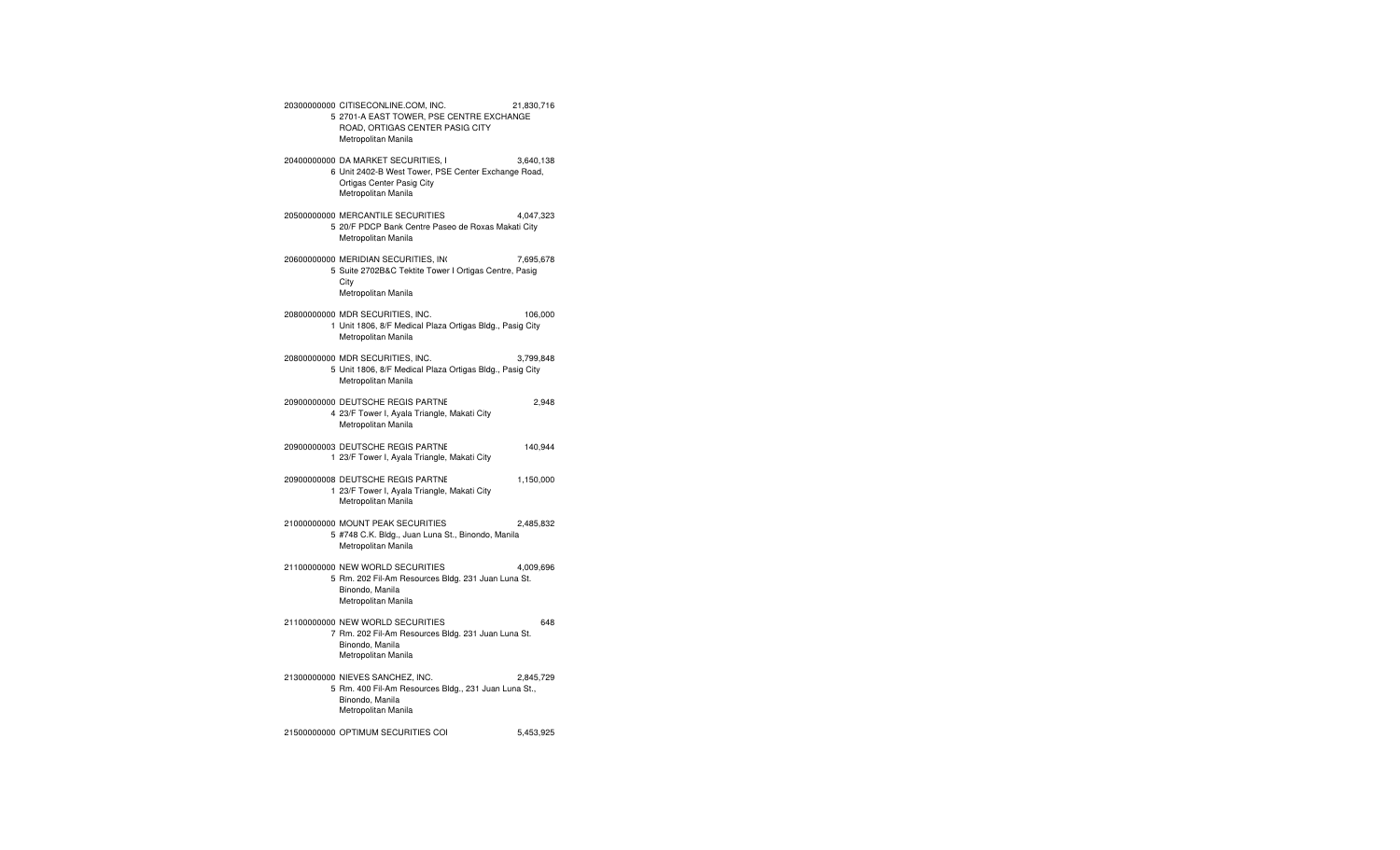5 No. 11 E. O. Bldg., United St. cor. 2nd St. Bo. Kapitolyo, Pasig City Metropolitan Manila 21500000000 OPTIMUM SECURITIES COI 9,540 7 No. 11 E. O. Bldg., United St. cor. 2nd St. Bo. Kapitolyo, Pasig City Metropolitan Manila 21700000000 RCBC SECURITIES, INC. 730,000 1 Unit 1008 Tower I & Exchange Plaza Ayala Avenue, Makati City 21700000000 RCBC SECURITIES, INC. 11,476,792 5 Unit 1008 Tower I & Exchange Plaza Ayala Avenue, Makati City Metropolitan Manila 21700000000 RCBC SECURITIES, INC. 409,617 6 Unit 1008 Tower I & Exchange Plaza Ayala Avenue, Makati City Metropolitan Manila 21800000000 PAN ASIA SECURITIES CORP. 500,000 1 910 Tower One & Exchange Plaza Ayala Avenue, Makati City Metropolitan Manila 21800000000 PAN ASIA SECURITIES CORP. 20,771,466 5 910 Tower One & Exchange Plaza Ayala Avenue, Makati City Metropolitan Manila 21900000000 PAPA SECURITIES CORPO 8,656,052 5 6/F, S & L Building Dela Rosa cor. Esteban Sts. Legaspi Village, Makati City Metropolitan Manila 22000000000 ATR-KIM ENG SECURITIES, INC. 2,627,298 2 17/F Tower One & Exchange Plaza, Ayala Triangle, Ayala Avenue Makati City Metropolitan Manila 22000000000 ATR-KIM ENG SECURITIES, INC. 53,875,047 6 17/F Tower One & Exchange Plaza, Ayala Triangle, Ayala Avenue Makati City 22000000000 ATR-KIM ENG SECURITIES, INC. 2,075 8 17/F Tower One & Exchange Plaza, Ayala Triangle, Ayala Avenue Makati City Metropolitan Manila 22000000002 ATR KIM ENG SECURITIES, INC. 8,740 1 17/F Tower One & Exchange Plaza, Ayala Triangle, Ayala Avenue Makati City Metropolitan Manila

22300000000 PLATINUM SECURITIES, INC. 200,000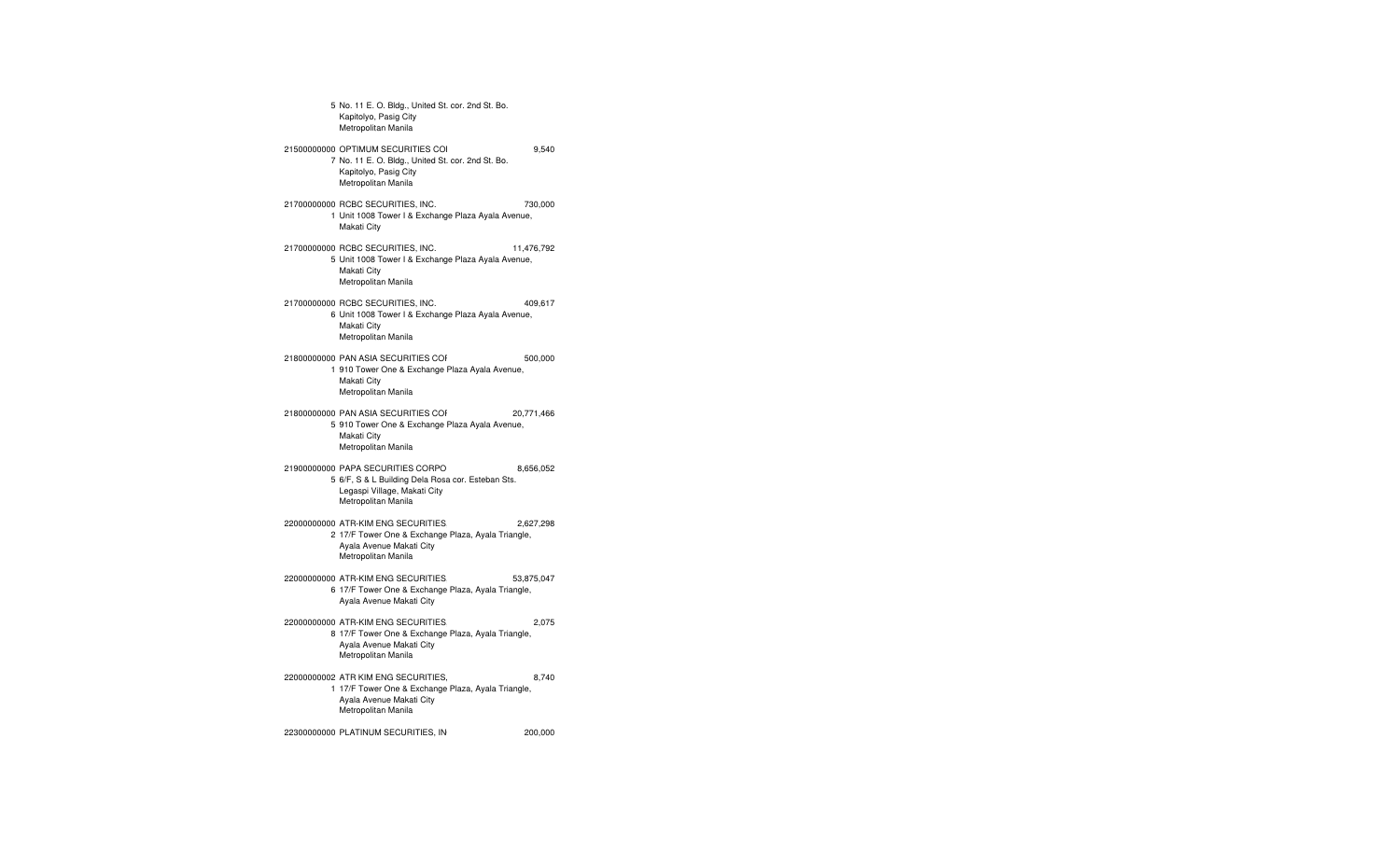1 Unit 801, Antel Corporate Ctr., 121 Valero St., Salcedo Village Makati City Metropolitan Manila 22300000000 PLATINUM SECURITIES, INC. 970,492 5 Unit 801, Antel Corporate Ctr., 121 Valero St., Salcedo Village Makati City Metropolitan Manila 22300000000 PLATINUM SECURITIES, INC. 300,000 7 Unit 801, Antel Corporate Ctr., 121 Valero St., Salcedo Village Makati City Metropolitan Manila 22400000000 PNB SECURITIES, INC. 8,674,641 5 3/F PNB Financial Center Roxas Blvd., Pasay City Metropolitan Manila 22400000000 PNB SECURITIES, INC. 339,324 7 3/F PNB Financial Center Roxas Blvd., Pasay City Metropolitan Manila 22400000000 PNB SECURITIES, INC. 3,000,000 8 3/F PNB Financial Center Roxas Blvd., Pasay City 22500000000 PREMIUM SECURITIES, INC. 15,475,529 5 Unit 1415, Tower 1 & Exchange Plaza Ayala Avenue cor. Paseo de Roxas Makati City Metropolitan Manila 22800000000 PRYCE SECURITIES, INC. 1,448,601 5 9/F, BPI Paseo de Roxas Cond. Center 8753 Paseo de Roxas, Makati City Metropolitan Manila 22900000000 PUBLIC SECURITIES CORP 843,469 5 Unit 207 Cityland Condominium 10 - Tower 2 H.V. De La Costa St. cor. Ayala Ave. Makati City 23000000000 QUALITY INVESTMENTS & 15,000 CORPORATION 1 Suite 1602 Tytana Plaza Oriente St, Binondo Manila 23000000000 QUALITY INVESTMENTS & SECURITIES 29,979,267 CORPORATION 5 Suite 1602 Tytana Plaza Oriente St, Binondo Manila 23000000000 QUALITY INVESTMENTS & 146,600 CORPORATION 7 Suite 1602 Tytana Plaza Oriente St, Binondo Manila 23000000001 QUALITY INVESTMENTS & SECURITIES 498,088 CORPORATION 1 Suite 1602 Tytana Plaza Oriente St, Binondo Manila 23100000000 R & L INVESTMENTS, INC. 1,026,961 5 675 Lee St., Mandaluyong City Metropolitan Manila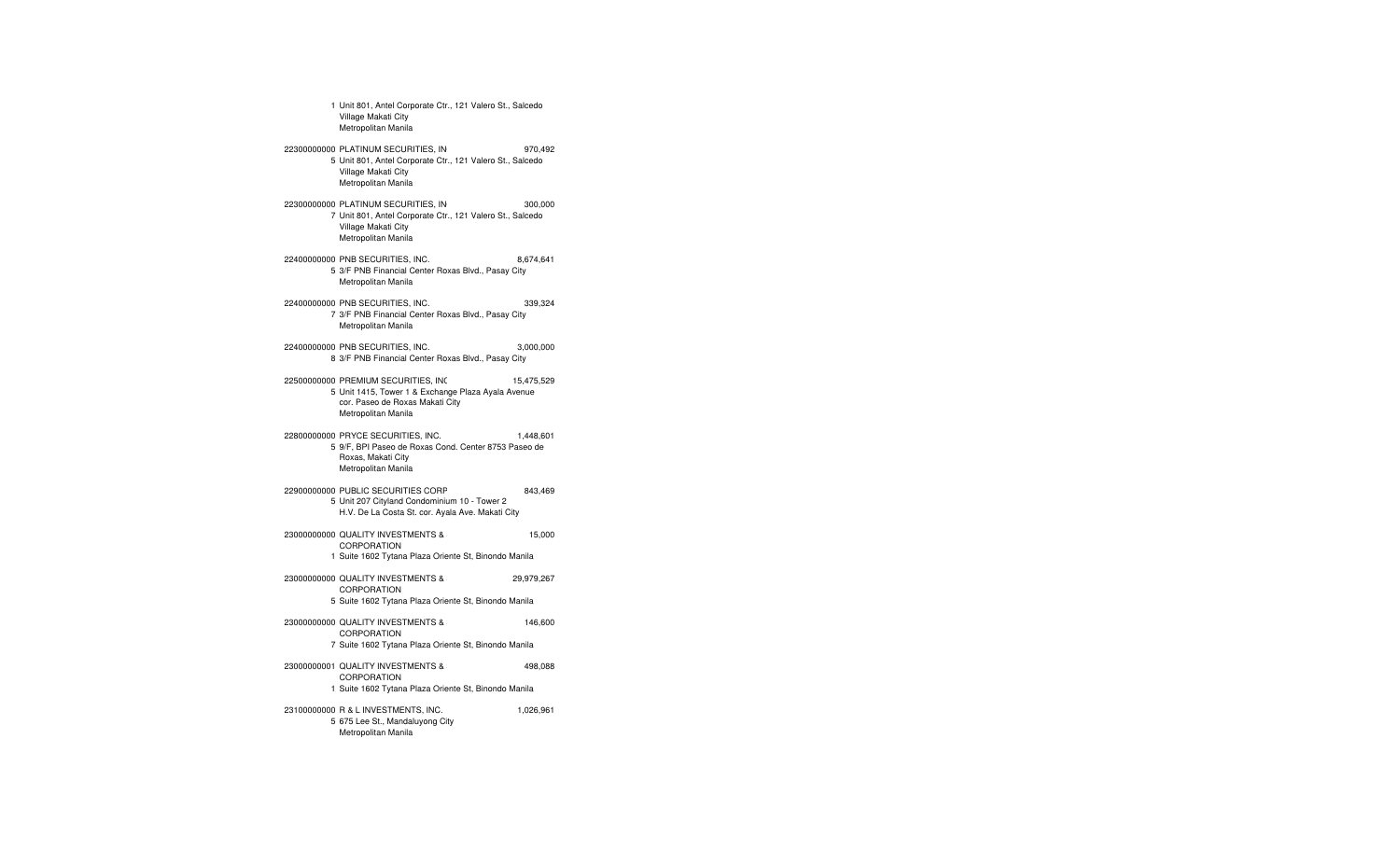23200000000 ALAKOR SECURITIES COR 558,578 5 9/F Quad Alpha Centrum, 125 Pioneer St. Mandaluyong City Metropolitan Manila 23300000000 R. COYIUTO SECURITIES, I 18,026,687 5 5/F Corinthian Plaza, Paseo de Roxas, Legaspi Village Makati City Metropolitan Manila 23300000000 R. COYIUTO SECURITIES, INC. 115,000 7 5/F Corinthian Plaza, Paseo de Roxas, Legaspi Village Makati City Metropolitan Manila 23500000000 REGINA CAPITAL DEVELOF 15,009 15,009,133 5 Unit 806 Tower 1 & Exchange Plaza Ayala Triangle, Ayala Avenue Makati City Metropolitan Manila 23500000000 REGINA CAPITAL DEVELOPMENT CORPORATION1,500 6 Unit 806 Tower 1 & Exchange Plaza Ayala Triangle, Ayala Avenue Makati City Metropolitan Manila 23600000000 R. NUBLA SECURITIES, INC. 32,378,039 5 Room 604, Fil-Am Resources Bldg., 231 Juan Luna St., Binondo, Manila 23700000000 AAA SOUTHEAST EQUITIES, INCORPORATION 692,169 5 Ground Floor, Fortune Life Building #162 Legaspi St., Legaspi Village Makati City Metropolitan Manila 23700000000 AAA SOUTHEAST EQUITIES, INCORPORATED Settlement 2,162 8 Ground Floor, Fortune Life Building #162 Legaspi St., Legaspi Village Makati City Metropolitan Manila 23800000000 R. S. LIM & CO., INC. 12,106,879 5 1509 Galvani Street San Isidro, Makati City Metropolitan Manila 23900000000 RTG & COMPANY, INC. 2,070 1 Unit 602 Tower 1 & Exchange Plaza Ayala Triangle, Makati City Metropolitan Manila 23900000000 RTG & COMPANY, INC. 2,836,411 5 Unit 602 Tower 1 & Exchange Plaza Ayala Triangle, Makati City Metropolitan Manila 23900000000 RTG & COMPANY, INC. 1,187 7 Unit 602 Tower 1 & Exchange Plaza Ayala Triangle, Makati City Metropolitan Manila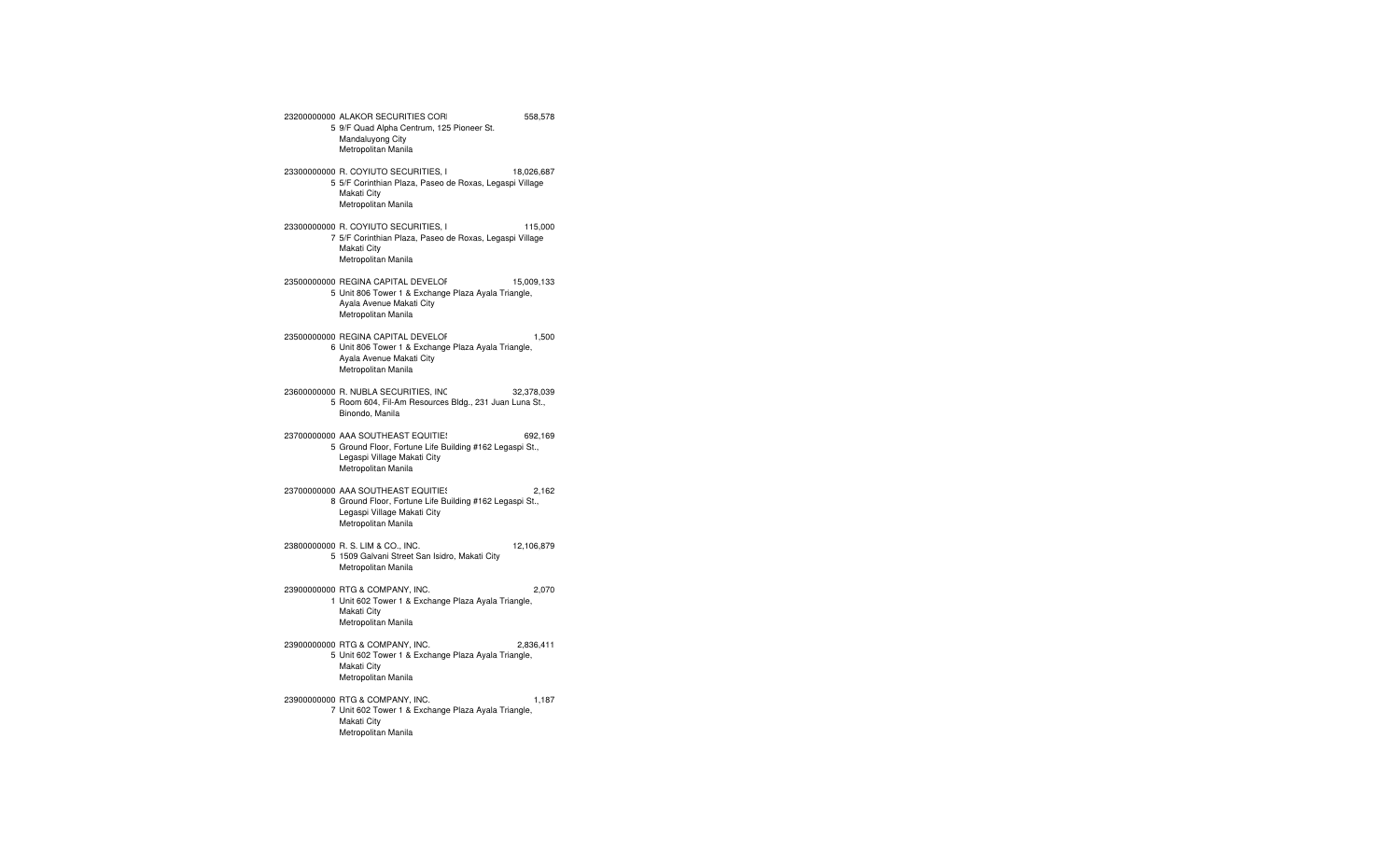24000000000 S.J. ROXAS & CO., INC. 6,497,146 5 Unit 612 Tower One, Ayala Triangle, Ayala Avenue, Makati City 24000000000 S.J. ROXAS & CO., INC. 1,318,612 6 Unit 612 Tower One, Ayala Triangle, Ayala Avenue, Makati City Metropolitan Manila 24000000000 S.J. ROXAS & CO., INC. 747,500 7 Unit 612 Tower One, Ayala Triangle, Ayala Avenue, Makati City Metropolitan Manila 24000000002 S.J. ROXAS & CO.,INC. 37,094 1 Unit 612 Tower One, Ayala Triangle, Ayala Avenue, Makati City Metropolitan Manila 24200000000 SECURITIES SPECIALISTS, INC. 50,785 5 Unit 903 National Life Insurance Building, 6762 Ayala Avenue, Makati City Metropolitan Manila 24300000000 FIDELITY SECURITIES, INC. 1,926,564 5 2103-B PSE Centre, Exchange Road, Ortigas, Pasig **City** Metropolitan Manila 24300000000 FIDELITY SECURITIES, INC. 65,292 6 2103-B PSE Centre, Exchange Road, Ortigas, Pasig **City** Metropolitan Manila 24600000000 SUMMIT SECURITIES, INC. 7,551,774 5 Unit 2102 B/C PSE Center Tektite Tower East Exchange Road, Ortigas Center Pasig City 24600000000 SUMMIT SECURITIES, INC. 30,328 7 Unit 2102 B/C PSE Center Tektite Tower East Exchange Road, Ortigas Center Pasig City Metropolitan Manila 247000000000 STANDARD SECURITIES CI 40,943,158 5 #34 Jefferson St., GHW, San Juan Metro Manila Metropolitan Manila 24700000002 STANDARD SECURITIES CO 1,810,000 1 #34 Jefferson St., GHW, San Juan Metro Manila Metropolitan Manila 24700000004 STANDARD SECURITIES CI 3,130,000 1 #34 Jefferson St., GHW, San Juan Metro Manila Metropolitan Manila 24900000000 SUPREME STOCKBROKER 100,000

1 15F Ayala Tower 1 & Exchange Plaza, Ayala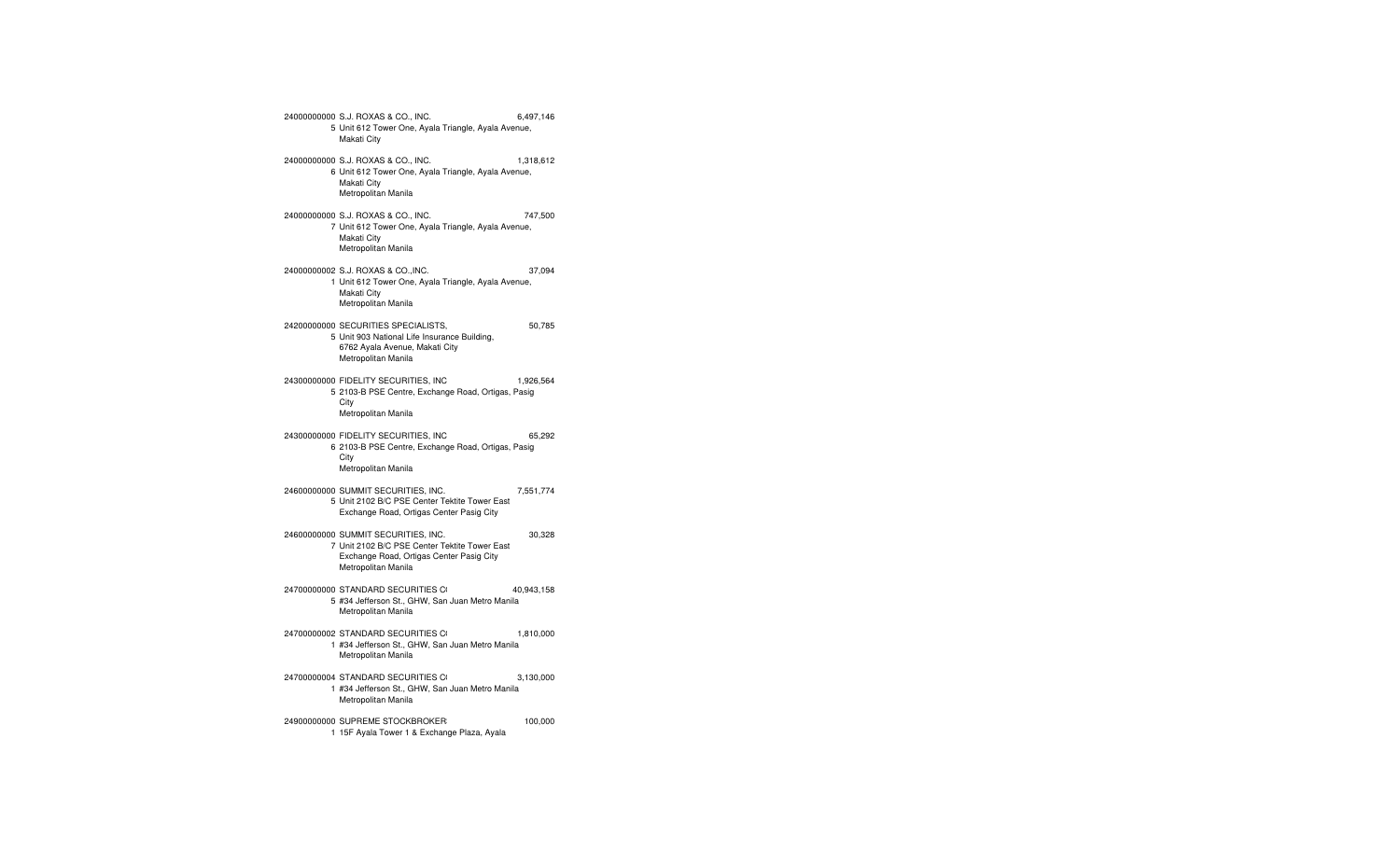Ave., Makati City Metropolitan Manila 24900000000 SUPREME STOCKBROKERS, INC 561,081 5 15F Ayala Tower 1 & Exchange Plaza, Ayala Ave., Makati City Metropolitan Manila 25100000000 TANSENGCO & CO., INC. 21,620 1 U-2308 World Trade Exchange Condominium 215 Juan Luna St., Binondo, Manila Metropolitan Manila 25100000000 TANSENGCO & CO., INC. 5,900,384 5 U-2308 World Trade Exchange Condominium 215 Juan Luna St., Binondo, Manila 25200000000 THE FIRST RESOURCES M. 8,195,197 SECURITIES CORP. 5 Rms. 801-802, PSE Tower 1 Ayala Ave., cor. Paseo de Roxas,Ayala Triangle, Makati City Metropolitan Manila 25300000000 TOWER SECURITIES, INC. 115,995,739 5 1802-C Tektite Tower I Exchange Road, Ortigas Centre Pasig City Metropolitan Manila 25300000000 TOWER SECURITIES, INC. 2,161 7 1802-C Tektite Tower I Exchange Road, Ortigas Centre Pasig City Metropolitan Manila 25400000000 TRANS-ASIA SECURITIES, INC. 121,003 5 Rm. 601-S, State Centre 333 Juan Luna St., Binondo, Manila Metropolitan Manila 256000000000 TRENDLINE SECURITIES C 225,726 5 Rm. 503 Tytana Plaza Lorenzo Ruiz St., Binondo, Manila Metropolitan Manila 25700000000 TRI-STATE SECURITIES, INC. 3,632,001 5 Unit 1007, 10/F Ayala Triangle Tower I, Ayala Avenue, Makati City Metropolitan Manila 25900000000 UCPB SECURITIES, INC. 43,240 1 Suite 1612, 16/F Ayala Tower I Exchange Plaza, Ayala Ave. cor. Paseo de Roxas Makati City 25900000000 UCPB SECURITIES, INC. 10,177,081 5 Suite 1612, 16/F Ayala Tower I Exchange Plaza, Ayala Ave. cor. Paseo de Roxas Makati City Metropolitan Manila 26000000000 UOB KAY HIAN SECURITIE!  $3,762,500$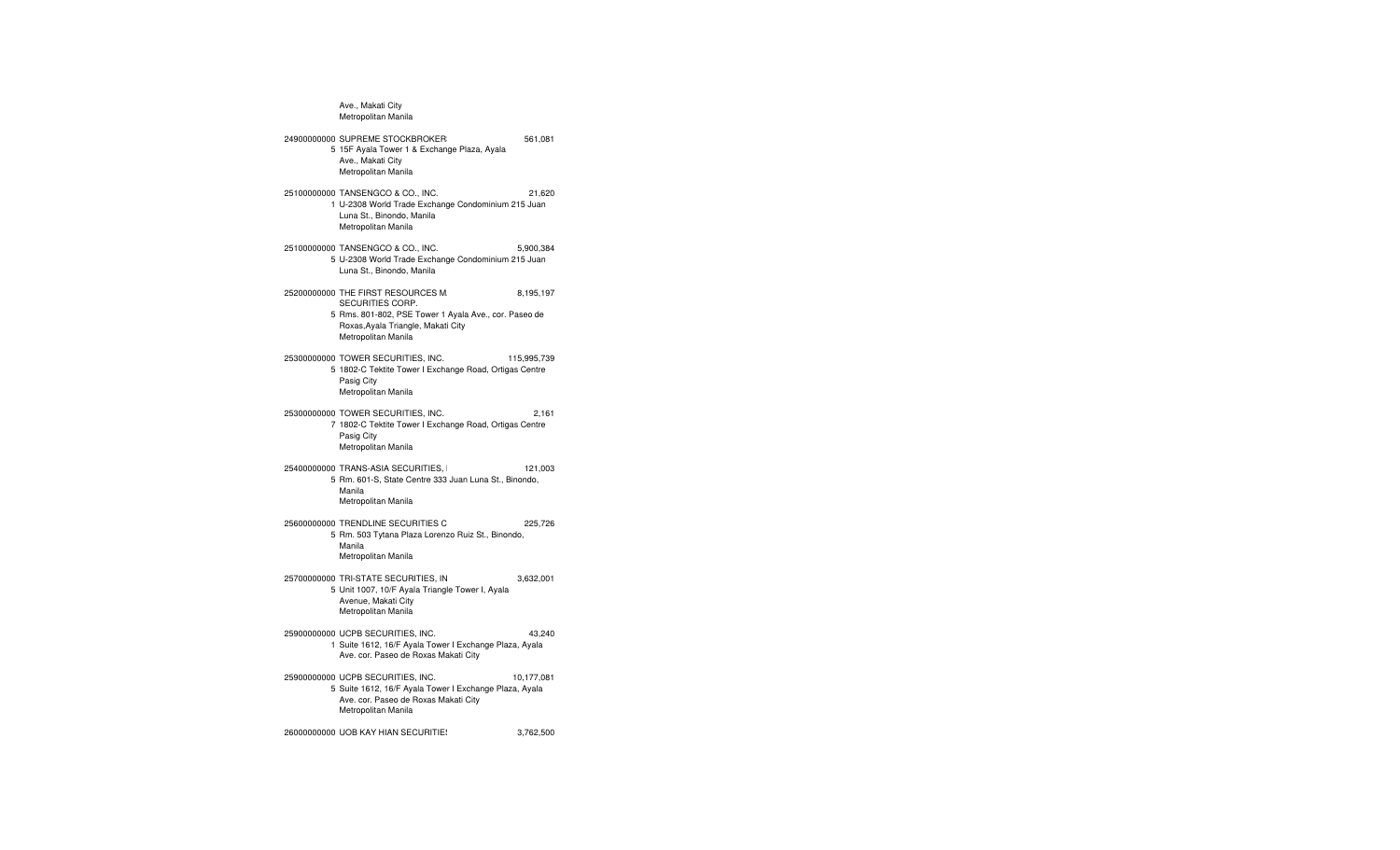2 UOB Kay Hian Securities (Phils.), Inc. Unit 404 LV Locsin Bldg. 6752 Ayala Avenue, cor. Makati Avenue, 1226, Makati City 26100000000 E.SECURITIES, INC. 498,250 5 11/F Exportbank Plaza Chino Roces cor. Sen. Gil J. Puyat Ave., Makati City Metropolitan Manila 26100000004 E.SECURITIES, INC. 59,915 1 11/F Exportbank Plaza Chino Roces cor Sen. Gil J. Puyat Ave, Makati City Metropolitan Manila 26300000000 VENTURE SECURITIES, INC. 5,176,772 6 Unit 811 Tower One & Exchange Plaza Ayala Triangle Ayala Ave. cor. Paseo de Roxas Makati City Metropolitan Manila 26300000004 VENTURE SECURITIES, INC. 6,486 1 Unit 811 Tower One & Exchange Plaza Ayala Triangle Ayala Ave. cor. Paseo de Roxas Makati City Metropolitan Manila 26600000000 VICSAL SECURITIES & STOCK BROKERAGE, INC.Omnibus Without Client Tax Identification Number Domestic 3,548,248 5 658 C. Palanca St., Quiapo,Manila 26700000000 FIRST METRO SECURITIES BROKERAGE CORP. 2,055,000 2 Unit 1515, 15/F Ayala Tower One Ayala Triangle, Ayala Ave. cor Paseo de Roxas Makati City Metropolitan Manila 26700000000 FIRST METRO SECURITIES BROKERAGE CORP. 2,346,865 5 Unit 1515, 15/F Ayala Tower One Ayala Triangle, Ayala Ave. cor Paseo de Roxas Makati City Metropolitan Manila 26700000000 FIRST METRO SECURITIES BROKERAGE CORP. 16,619,190 6 Unit 1515, 15/F Ayala Tower One Ayala Triangle, Ayala Ave. cor Paseo de Roxas Makati City Metropolitan Manila 26900000000 WEALTH SECURITIES, INC. 129,737,802 5 2103 PSE Centre, Exchange Road Ortigas Centre, Pasig City Metropolitan Manila 26900000000 WEALTH SECURITIES, INC. 1,012 7 2103 PSE Centre, Exchange Road Ortigas Centre, Pasig City Metropolitan Manila 26900000002 WEALTH SECURITIES, INC. 6,000,000 1 2103 PSE Centre, Exchange Road Ortigas Centre, Pasig **City** Metropolitan Manila

27000000000 WESTLINK GLOBAL EQUITI $_{\rm 200}$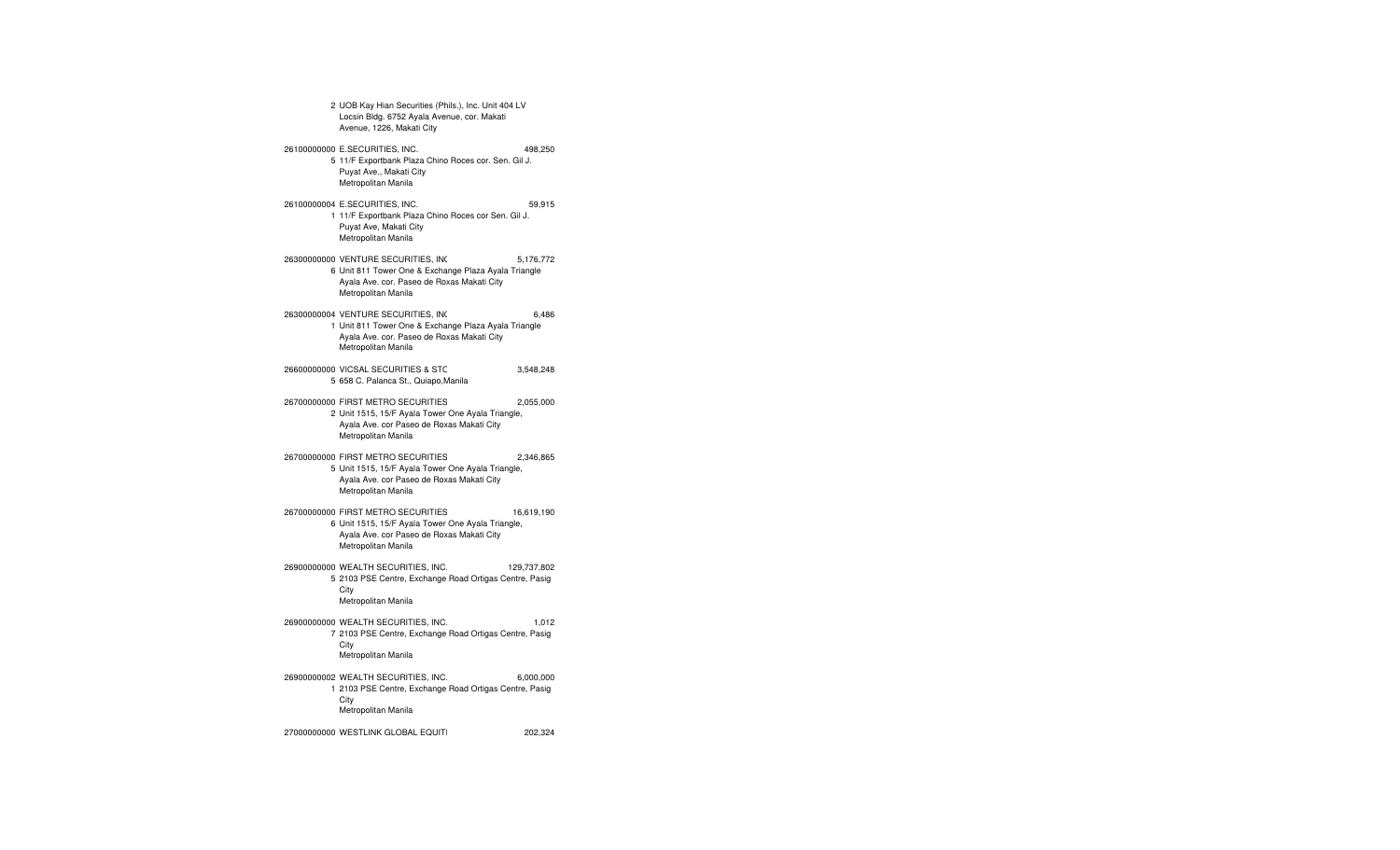1 6/F Philippine Stock Exchange Plaza Ayala Avenue, Makati City 27000000000 WESTLINK GLOBAL EQUITI $\hskip1.6cm 27000000000$ 5 6/F Philippine Stock Exchange Plaza Ayala Avenue, Makati City Metropolitan Manila 27000000000 WESTLINK GLOBAL EQUITI $_{270000000000}$  2,162 6 6/F Philippine Stock Exchange Plaza Ayala Avenue, Makati City Metropolitan Manila 27200000000 BERNAD SECURITIES, INC. 4,541,798 5 3/F 1033 M.H. del Pilar St. Ermita, Manila Metropolitan Manila 27300000000 WONG SECURITIES CORP( 756,385 5 1402-B A. Mabini St., cor. Sta. Monica St., Ermita, Manila Metropolitan Manila 27500000000 YAO & ZIALCITA, INC. 30,989,381 5 Yao Bldg., 577 A. Bonifacio Drive, Port Area,Manila Metropolitan Manila 27800000000 YU & COMPANY, INC. 115,000 1 Unit E 1606-B Tektite Tower 1 Exhange Road, Ortigas Center Pasig City Metropolitan Manila 27800000000 YU & COMPANY, INC. 15,998,887 5 Unit E 1606-B Tektite Tower 1 Exhange Road, Ortigas Center Pasig City Metropolitan Manila 27800000000 YU & COMPANY, INC. 14 7 Unit E 1606-B Tektite Tower 1 Exhange Road, Ortigas Center Pasig City 27900000000 BDO SECURITIES CORPOF 1,200,000 1 27/F Tower I & Exchange Plaza Ayala Ave., Makati Metropolitan Manila 1226279000000000 BDO SECURITIES CORPOF 33,241,976 5 27/F Tower I & Exchange Plaza Ayala Ave., Makati City Metropolitan Manila 28200000000 PCCI SECURITIES BROKERS CORP. 145,368,566 6 3/F PCCI Corporate Centre 118 Alfaro St, Salcedo Village Makati City Metropolitan Manila 28300000000 EAGLE EQUITIES, INC. 8,237,212 5 179 Kaimito St. Valle Verde II, Pasig City Metropolitan Manila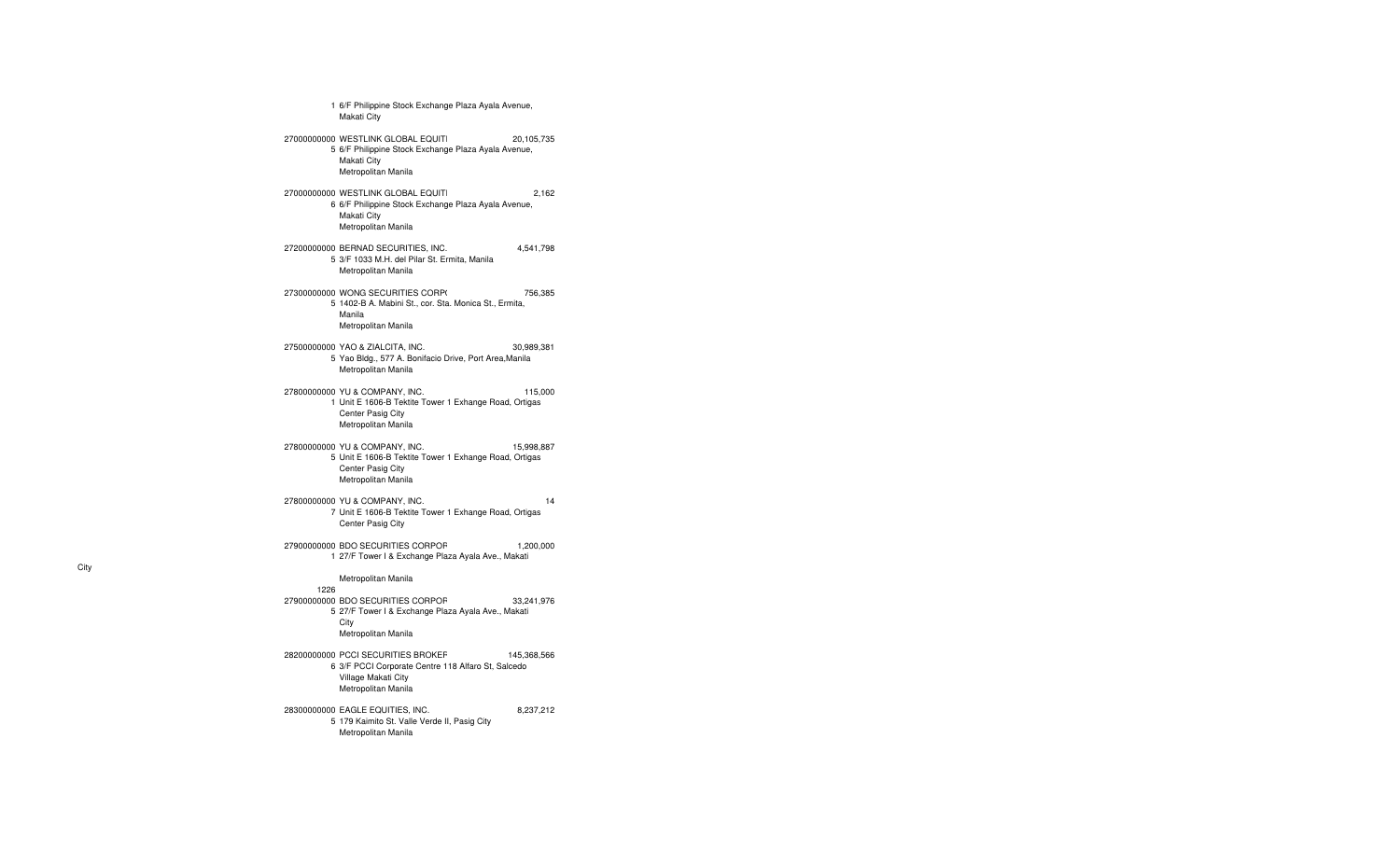28300000000 EAGLE EQUITIES, INC. 593 7 179 Kaimito St. Valle Verde II, Pasig City Metropolitan Manila 28500000000 GOLDEN TOWER SECURITIES & HOLDINGS, INC.Omnibus Without Client 285,230 1 4-B Vernida I Condominium, 120 Amorsolo St., Legaspi Village, Makati City Metropolitan Manila 28500000000 GOLDEN TOWER SECURITIES & HOLDINGS, INC.Omnibus Without Client 5,423,058 5 4-B Vernida I Condominium, 120 Amorsolo St., Legaspi Village, Makati City Metropolitan Manila 28500000000 GOLDEN TOWER SECURIT 4,360,000 7 4-B Vernida I Condominium, 120 Amorsolo St., Legaspi Village, Makati City 28600000000 SOLAR SECURITIES, INC. 19,550,000 1 Unit 3002-A East Tower, Phil. Stock Exchange Centre, Exchange Road, Ortigas Complex, Pasig City Metropolitan Manila 28600000000 SOLAR SECURITIES, INC. 67,767,813 5 Unit 3002-A East Tower, Phil. Stock Exchange Centre, Exchange Road, Ortigas Complex, Pasig City Metropolitan Manila 28600000000 SOLAR SECURITIES, INC. 8,212 7 Unit 3002-A East Tower, Phil. Stock Exchange Centre, Exchange Road, Ortigas Complex, Pasig City Metropolitan Manila 28800000000 G.D. TAN & COMPANY, INC. 3,935,413 5 Unit 2203-A East Tower, PSE Center Exchange Road, Ortigas Center, Pasig City Metropolitan Manila 32300000003 CLSA PHILIPPINES, INC. 318,240 1 Trafalgar Plaza, Unit 17-D, 105 H.V. dela Costa St., Salcedo Vill., Makati City Metropolitan Manila 32300000005 CLSA PHILIPPINES, INC. 4,575,000 1 Trafalgar Plaza, Unit 17-D, 105 H.V. dela Costa St., Salcedo Vill., Makati City Metropolitan Manila 32300000008 CLSA PHILIPPINES, INC. 195,788 1 Trafalgar Plaza, Unit 17-D, 105 H.V. dela Costa St., Salcedo Vill., Makati City 32800000000 DW CAPITAL INC. 18,578,812 5 1136 Solar St., Binondo, Manila Metropolitan Manila 33300000000 UBS SECURITIES PHILIPPINES, INC. 2,162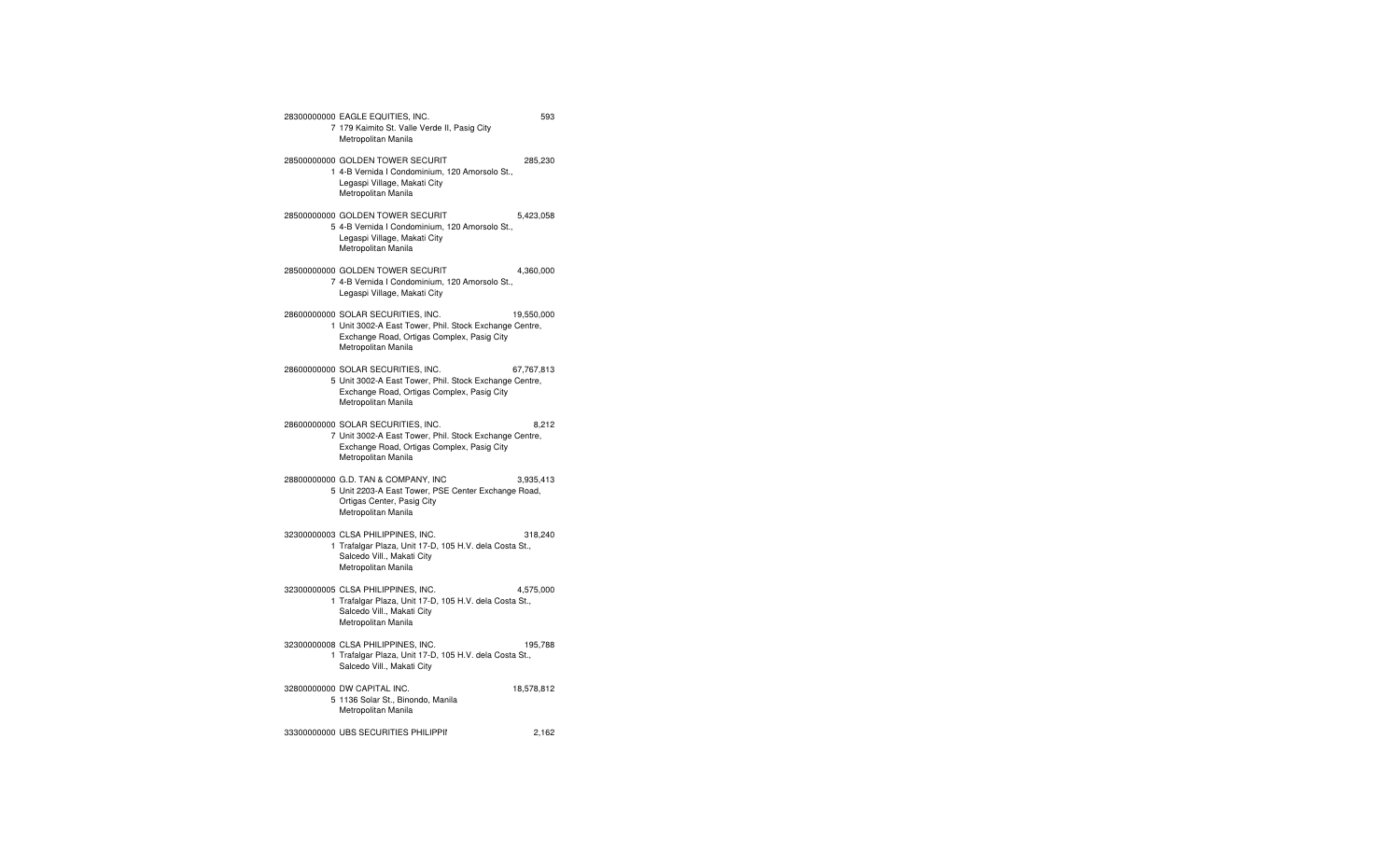|     | 14 19/F Ayala Tower One, Ayala Ave., Makati City<br>Metropolitan Manila                                                                              |             |
|-----|------------------------------------------------------------------------------------------------------------------------------------------------------|-------------|
|     | 33800000000 PHILIPPINE EQUITY PARTN<br>8 Unit 19C Citibank Tower Citibank Plaza 8741 Paseo de<br>Roxas Makati City<br>Metropolitan Manila            | 2.753       |
|     | 33800000001 PHILIPPINE EQUITY PARTN<br>1 Unit 19C Citibank Tower Citibank Plaza 8741 Paseo de<br>Roxas Makati City<br>Metropolitan Manila            | 176,211     |
|     | 34500000000 UNICAPITAL SECURITIES II<br>1 4F Majalco Bldg Benavidez cor Trasierra Sts Legaspi<br>Vill., Makati City<br>Metropolitan Manila           | 57,500      |
|     | 34500000000 UNICAPITAL SECURITIES II<br>5 4F Majalco Bldg Benavidez cor Trasierra Sts Legaspi<br>Vill., Makati City<br>Metropolitan Manila           | 8,569,313   |
|     | 34500000003 UNICAPITAL SECURITIES II<br>1 4F Majalco Bldg Benavidez cor Trasierra Sts Legaspi<br>Vill., Makati City<br>Metropolitan Manila           | 313,490     |
|     | 38800000000 ARMSTRONG SECURITIES,<br>5 Unit 2205-A, 22/F PSE Centre Exchange Road, Ortigas<br>Centre, Pasig City                                     | 510,752     |
|     | 38900000000 KING'S POWER SECURITIE<br>5 RM 1602 FEDERAL TOWER DASMARINAS ST.,<br>BINONDO, MANILA<br>Metropolitan Manila                              | 45,184,016  |
| 000 | BANCO DE ORO - TRUST B<br>1 17/F, South Tower, BDO Corporate Centre cor H.V.<br>Dela Costa and Makati Avenue Makati City City<br>Metropolitan Manila | 429,585     |
| 0   | CITIBANK N.A.<br>1 11/F Citibank Tower Villar corner Valero Sts. Makati<br>City, MM<br>Metropolitan Manila                                           | 122,858,042 |
| 0   | CITIBANK N.A.<br>1 11/F Citibank Tower Villar corner Valero Sts. Makati<br>City, MM<br>Metropolitan Manila                                           | 4,600       |
| 000 | <b>DEUTSCHE BANK MANILA-</b><br>1 26/F Ayala Tower One Ayala Triangle, Makati City<br>Metropolitan Manila                                            | 284,970     |
| 000 | <b>DEUTSCHE BANK MANILA-</b><br>1 26/F ayala Tower One, Ayala Triangle, Makati City                                                                  | 32,430      |

BCDO2000000

CITI1000000

CITI1000010

DEUB1000000

DEUB2000000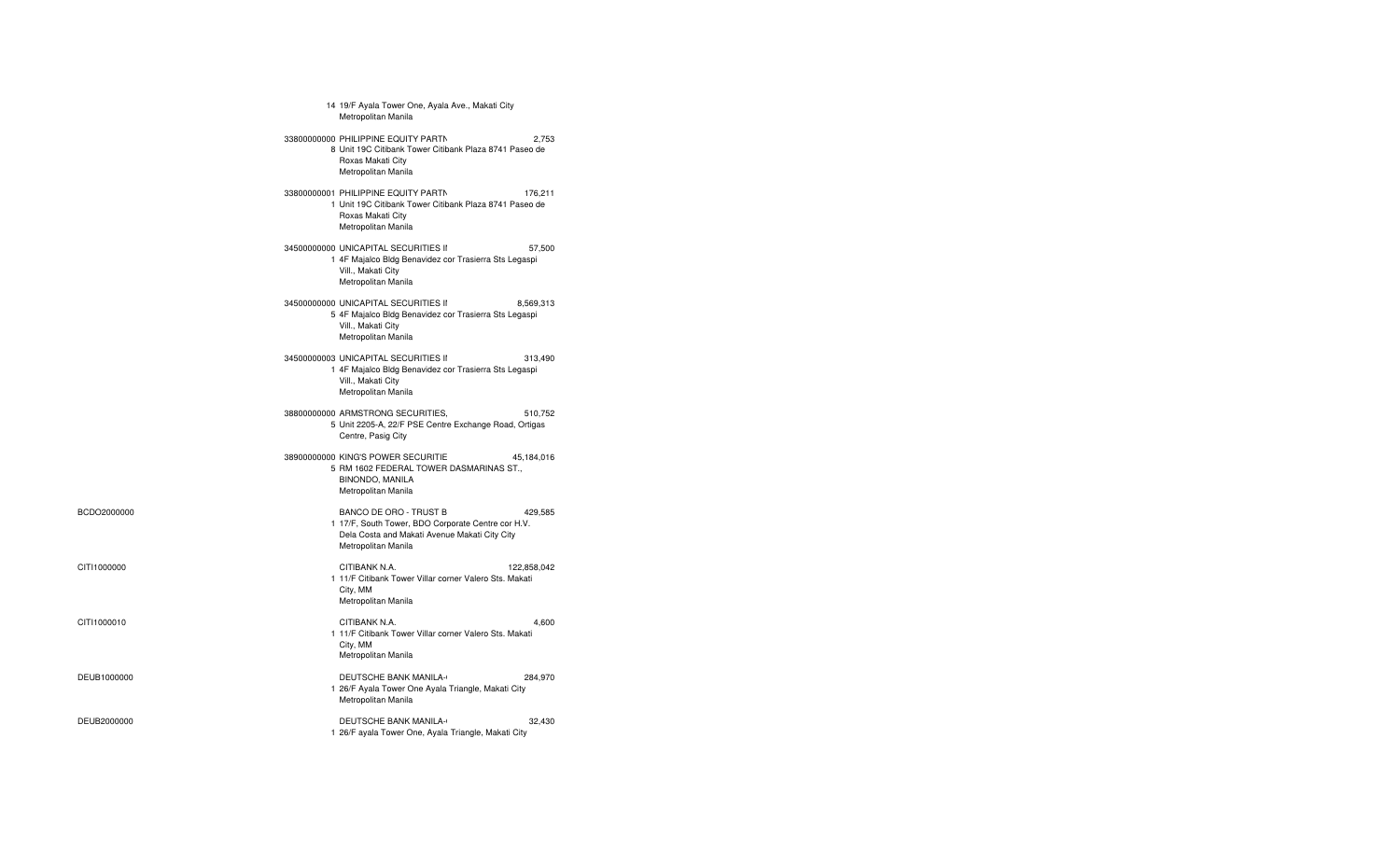|             | Metropolitan Manila                                                                                                                                                                                  |
|-------------|------------------------------------------------------------------------------------------------------------------------------------------------------------------------------------------------------|
| DEUB2000003 | <b>DEUTSCHE BANK MANILA-</b><br>122,500<br>1 26/F ayala Tower One, Ayala Triangle, Makati City<br>Metropolitan Manila                                                                                |
| DEUB2000005 | <b>DEUTSCHE BANK MANILA-</b><br>409,952<br>1 26/F ayala Tower One, Ayala Triangle, Makati City                                                                                                       |
| EELH0000000 | <b>EMPIRE EAST LAND HOLDI</b><br>82<br>1 21/F World Centre, 330 Sen. Gil Puyat Ave., Makati<br>City                                                                                                  |
| HSBC1000000 | THE HONGKONG AND SHA<br>22,098,831<br>CORP. LTD. - CLIENTS' ACCT.<br>1 HSBC Securities Services 12th Floor, The Enterprise<br>Center, Tower I 6766 Ayala Avenue corner Paseo de<br>Roxas Makati City |
| HSBC2000000 | THE HONGKONG AND SHA<br>2,200,000<br>CORP. LTD. - CLIENTS' ACCT.<br>1 HSBC Securities Services 12th Floor, The Enterprise<br>Center, Tower I 6766 Ayala Avenue corner Paseo de<br>Roxas Makati City  |
| HSBC3000000 | THE HONGKONG & SHANG<br>$\mathbf{1}$<br>LTD. - OWN ACCOUNT<br>1 HSBC Securities Services 12th Floor, The Enterprise<br>Center, Tower I 6766 Ayala Avenue corner Paseo de<br>Roxas Makati City        |
| PSMC1000000 | SAN MIGUEL CORPORATIC<br>222,500<br>1 40 San Miguel Avenue, Ortigas Center, Mandaluyong<br>City                                                                                                      |
| PSMC2000000 | SAN MIGUEL CORPORATIC<br>3,200,000<br><b>PLAN-STP</b><br>1 San Miguel Corporation Retirement Plan 40 San<br>Miguel Avenue, Ortigas Center Mandaluyong City                                           |
| PVSM1000000 | <b>VICA SERVICES &amp; MANAGE</b><br>920,000<br>1 Apt. 29 Royal Bay Condominium UN Ave. cor.<br>Cartada St., Ermita, Manila<br>Metropolitan Manila                                                   |
| RCBC1000000 | RCBC TRUST & INVESTMEI<br>993,837<br>1 333 Sen. Gil J. Puyat Ave. Makati City<br>Metropolitan Manila                                                                                                 |
| SCBK1000000 | STANDARD CHARTERED B<br>41,691,556<br>1 6756 Ayala Avenue Makati City<br>Metropolitan Manila                                                                                                         |
| SCBK1000048 | STANDARD CHARTERED B<br>864<br>1 6756 Ayala Avenue Makati City<br>Metropolitan Manila                                                                                                                |